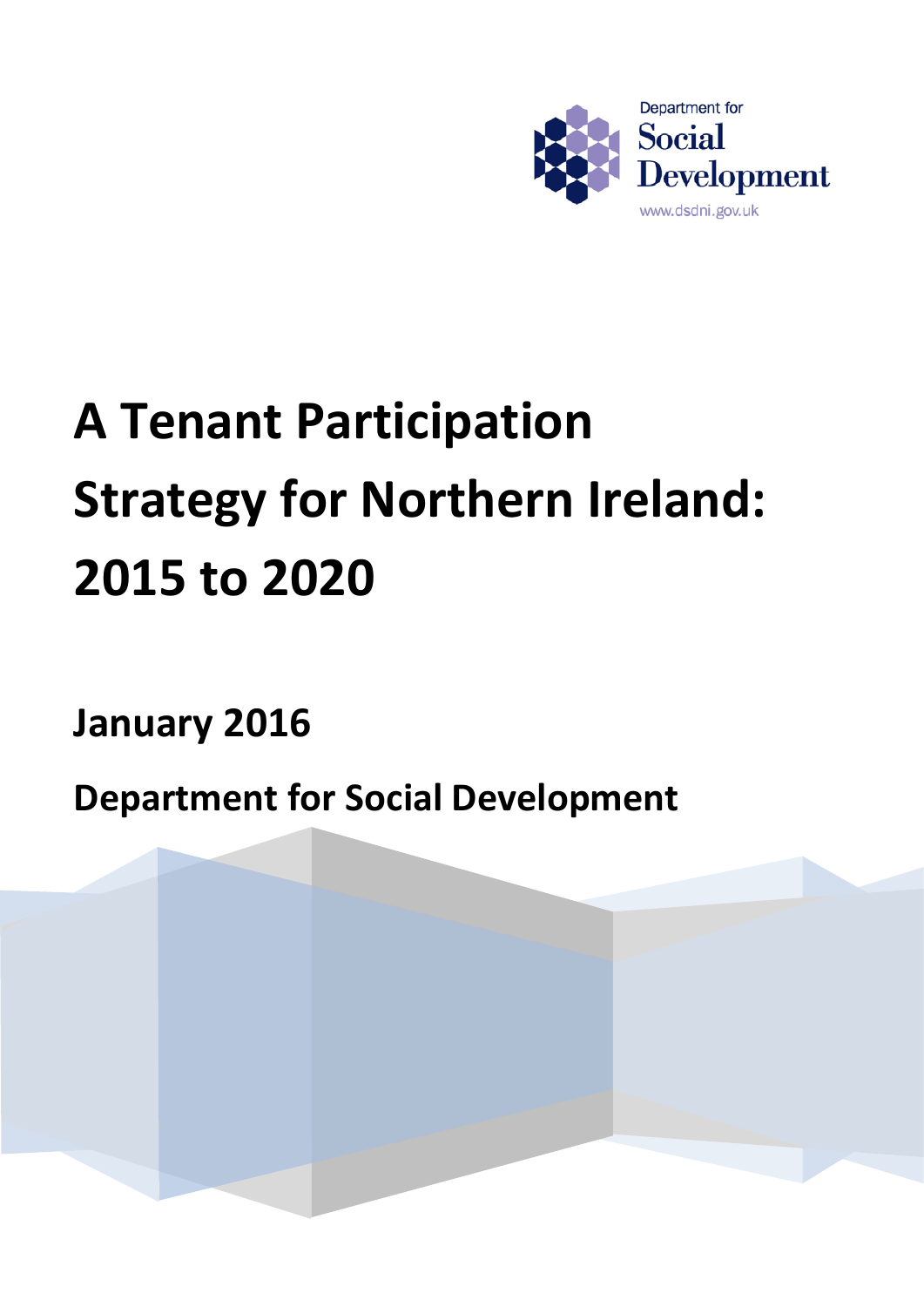This publication can be made available on request in different formats. For more information e-mail [shrppolicy@dsdni.gov.uk](mailto:shrppolicy@dsdni.gov.uk)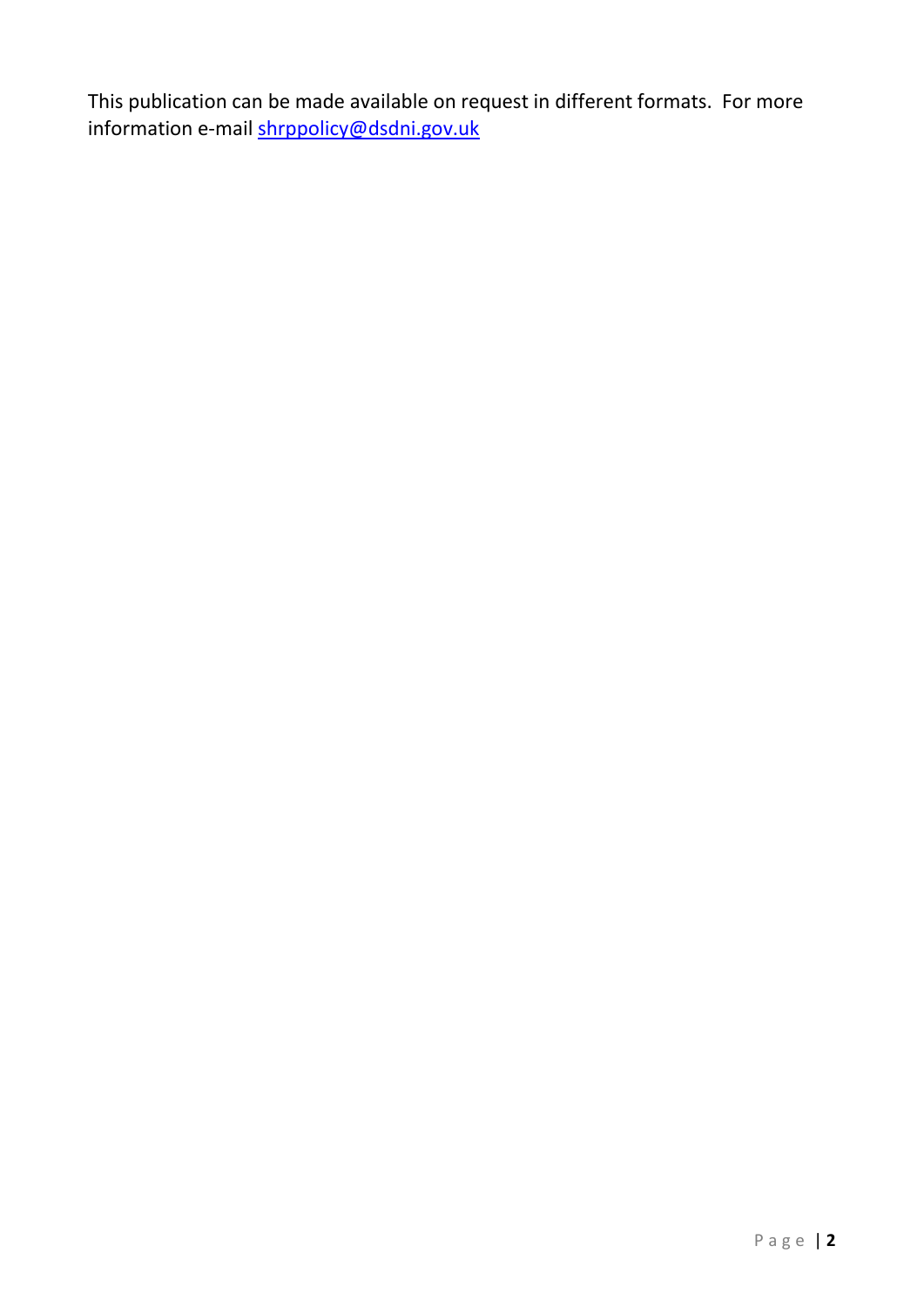## **Ministerial Foreword**

I am pleased to introduce the tenant participation strategy for Northern Ireland. This strategy sets out ways in which the Department for Social Development and its partners will introduce tenant participation services within Northern Ireland's social housing sector.

There are around 121,000 social homes in Northern Ireland managed by the Housing Executive and registered Housing Associations. These homes are at the heart of people's lives and



contribute significantly to creating a safe, healthy and prosperous society. My vision for social housing is more than just providing a home to those in need, however; it is about creating communities with efficient services that respond to local needs.

As this document shows, using tenants' views to shape services delivers better, more responsive services. Developing services and business objectives around the needs and expectations of tenants should also provide reassurance to investors and lenders that resources are being directed at the priorities that matter most.

Tenants must be encouraged and supported to become involved in one or more of the range of participation options available to them. Tenants should be given the opportunity to develop their skills further to enable them to progress to a higher level of participation. Many social landlords in Northern Ireland already do this. Indeed there are many good examples of tenants participating at all levels throughout the social housing sector. We have benefited greatly from talking to and exchanging ideas with tenants, social landlords and others in the development of this strategy. It is not my intention to interfere with the good work already ongoing, but instead to learn from and build upon it.

I am publishing this strategy to set out what social landlords should do in order to give tenants the opportunity and choice to participate in the decisions that affect them and to set out also how government will help. I want this strategy to challenge all social housing landlords to increase the extent and effectiveness of tenant participation in Northern Ireland and to encourage and support them to match the performance and commitment of the best.

Lord Morrow

Monine Marinan

Minister for Social Development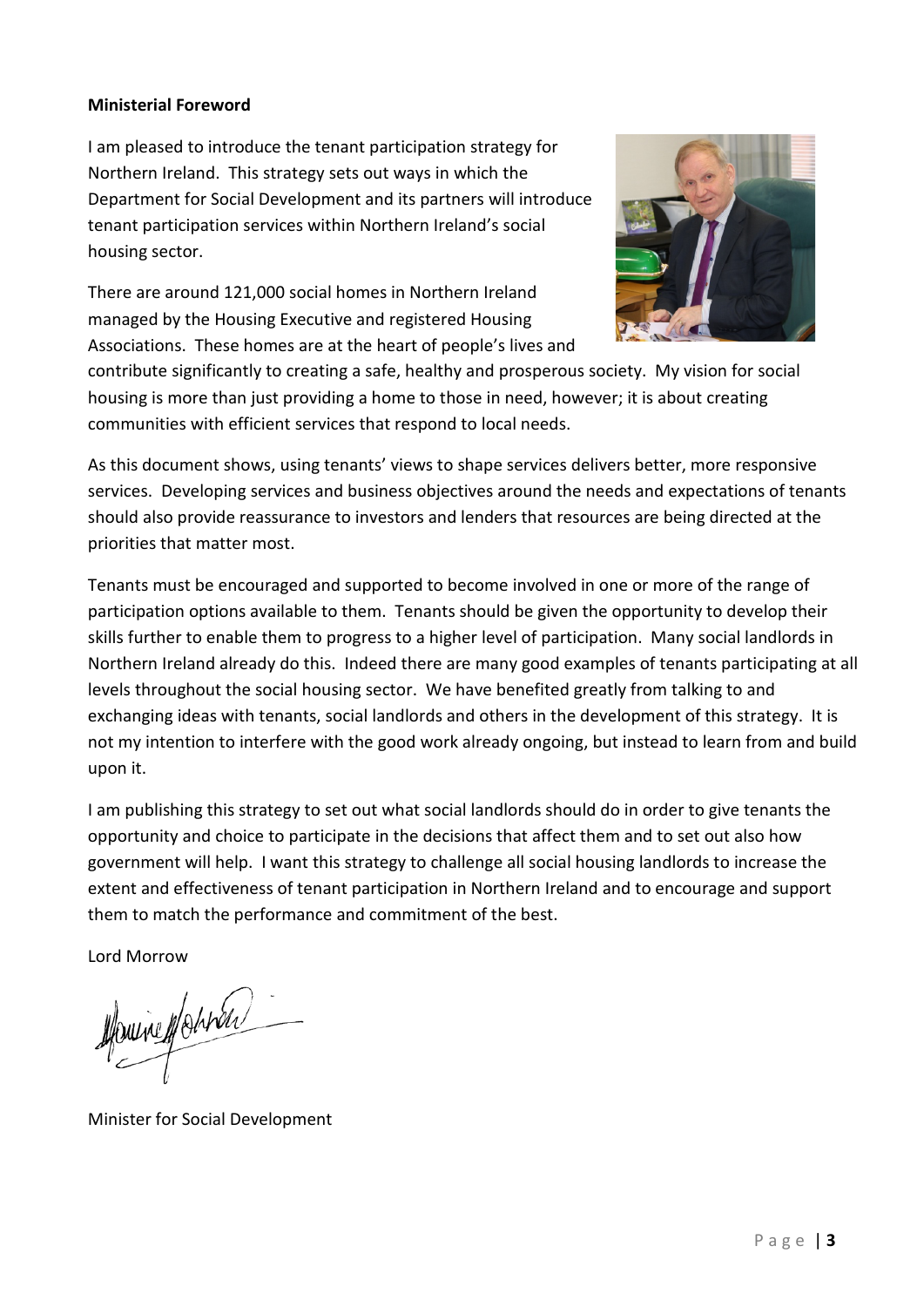## **CONTENTS**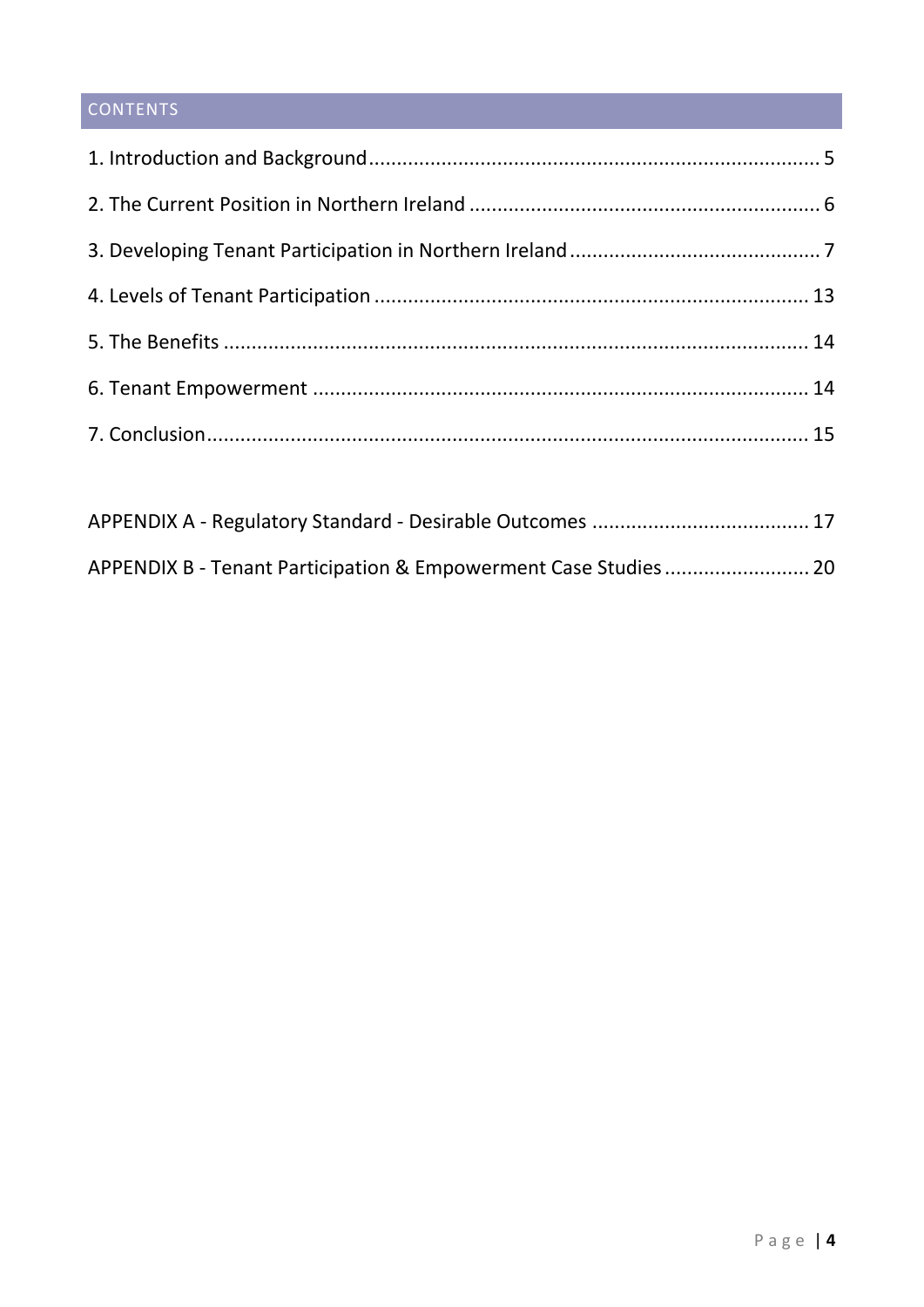#### <span id="page-4-0"></span>**1. INTRODUCTION AND BACKGROUND**

#### What is the tenant participation strategy?

This is a plan to increase tenant involvement in the delivery of social housing services and the decisions that are made about these services. It is for social landlords - the Housing Executive and Housing Associations. It is for social housing tenants, all other residents, homeless people, those living in hostel accommodation and other service users. It aims to improve the quality of social housing services for tenants and landlords. Involving tenants helps landlords to give a better service and also give better value for the money that landlords get from rents and from government.

#### How did we write the strategy?

Before writing this strategy we researched how tenants already get involved in social housing in Northern Ireland. We also found out about how this happens in England, Scotland and Wales. We looked at the different roles that governments, social landlords and tenants perform across the UK. We met and heard from tenants and social landlords across Northern Ireland. We took all these things into account to write this strategy. We also carried out Impact Assessment screening to consider how implementation of the strategy would impact those affected.

#### Why do we need a strategy?

The research we did showed us that there are strong examples of tenant-focused services and getting tenants involved in Northern Ireland. Unfortunately, this is not consistent across all Housing Associations. Stakeholders told us that tenants and tenant groups are willing to have a greater say.

Looking at good examples from England, Scotland and Wales showed us that tenant engagement works best when the government provides leadership and support. We are publishing this strategy to help landlords have a consistent way of engaging tenants. This strategy will help all social housing tenants have opportunities to get involved in housing issues that affect them. We want Northern Ireland to have the best possible social housing. It is also important that the strategy works for tenants in both the current and any future models of social housing in Northern Ireland. We believe this strategy will give tenants a voice and help make their housing better.

This tenant participation strategy, and the associated action plan that accompanies it, will run for five years. Progress will be reviewed mid-term and again at the end of the five year period. The review will look at how well the strategy has worked and identify any improvements that should be included in the succeeding strategy.

Many of the measures outlined in this strategy are primarily aimed at tenants and social landlords. They may also be relevant to other community members, such as, other residents in an area (e.g.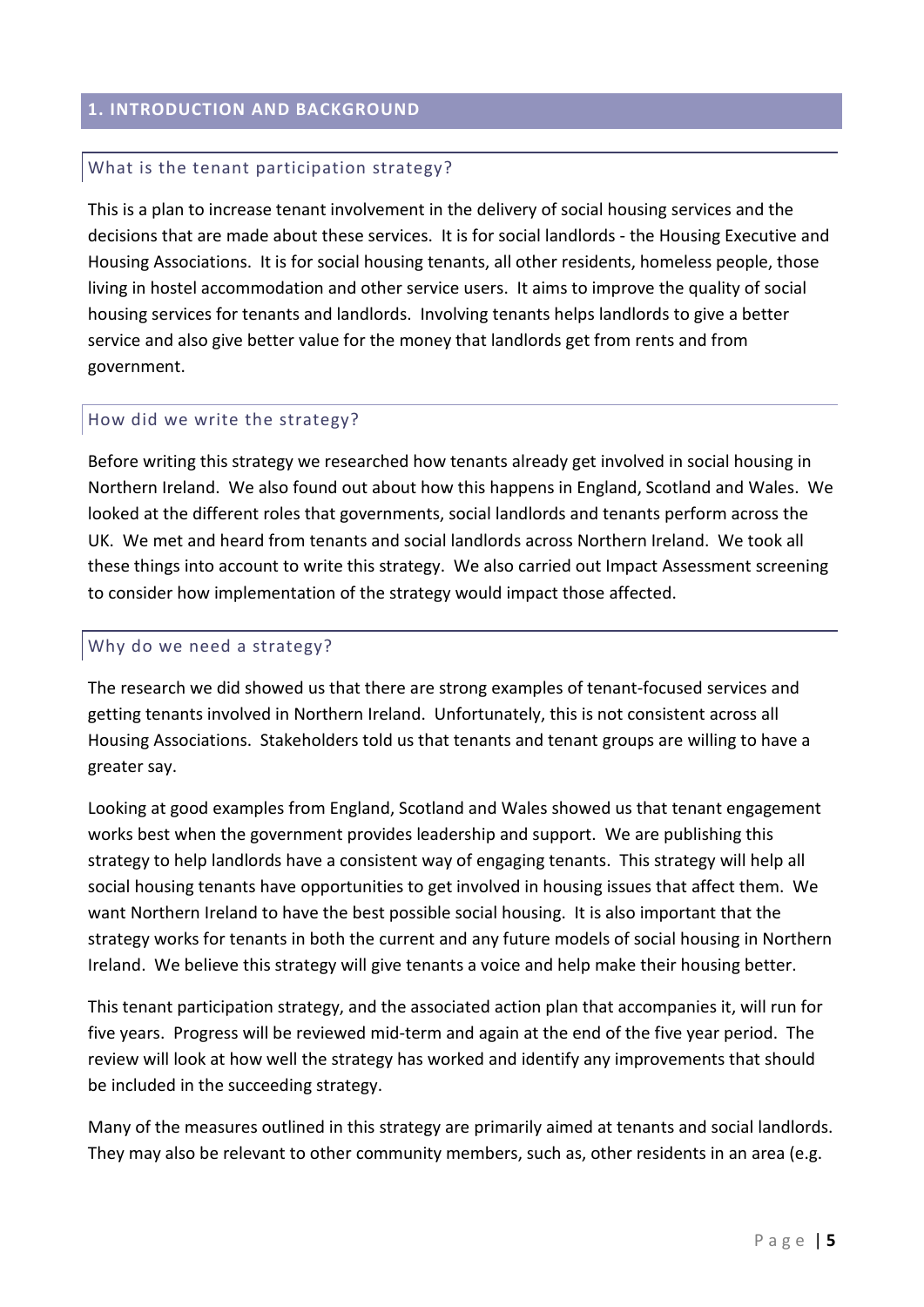home owners, private renters). This could also include local elected representatives, other government departments, the voluntary and community sector, and support organisations.

## Beyond participation – towards tenant empowerment

While tenant participation allows tenants to become involved in the decisions about the services they receive, tenant empowerment allows tenants to take more control over those services. The area of tenant empowerment, and the work required to develop it, is part of the action plan that accompanies this strategy. Future discussions will take place to develop this area of work and further consultation will take place before any decisions are made around its introduction.

## <span id="page-5-0"></span>**2. THE CURRENT POSITION IN NORTHERN IRELAND**

Four organisations are currently involved in helping and developing tenant engagement in Northern Ireland, their roles and functions are outlined below:

## *1. Department for Social Development (DSD)*

The Department has responsibility for policy and the strategic development of all housing-related matters in Northern Ireland. Housing Associations and the Housing Executive provide the social landlord functions with DSD funding. DSD uses formal consultations to consult tenants about new policy direction and legislation. It also engages regularly with organisations concerned with tenant rights and community involvement e.g. Council for the Homeless, Supporting Communities NI and Housing Rights Service.

## *2. Northern Ireland Housing Executive*

Social housing providers must provide effective and efficient services to all tenants and make sure that their rights are safeguarded. The Housing Executive must, by law, consult tenants on matters affecting their tenancies. Since the 1980s it has developed and expanded its activities to encourage a more active and participative involvement from tenants and community groups in the delivery of housing services. Tenant participation is an integral part of the Housing Executive's structure. Its tenant's charter and Community Involvement Strategy sets out the range of services it provides, from repairs to consultation on regeneration schemes. It recognises the significant benefits that are derived from working with communities in the delivery of their services.

## *3. Supporting Communities NI (incorporating Housing Community Network)*

Supporting Communities NI (SCNI) is a registered voluntary and community organisation that promotes best practice in community participation. It provides tailored support, advice, information and training to new and existing community groups and other statutory and voluntary organisations. It is funded by the Housing Executive. SCNI and the Housing Executive have set up a formal Housing Community Network (HCN) to involve residents and their local community associations. HCN discusses and develops their local services and deals with general housing issues.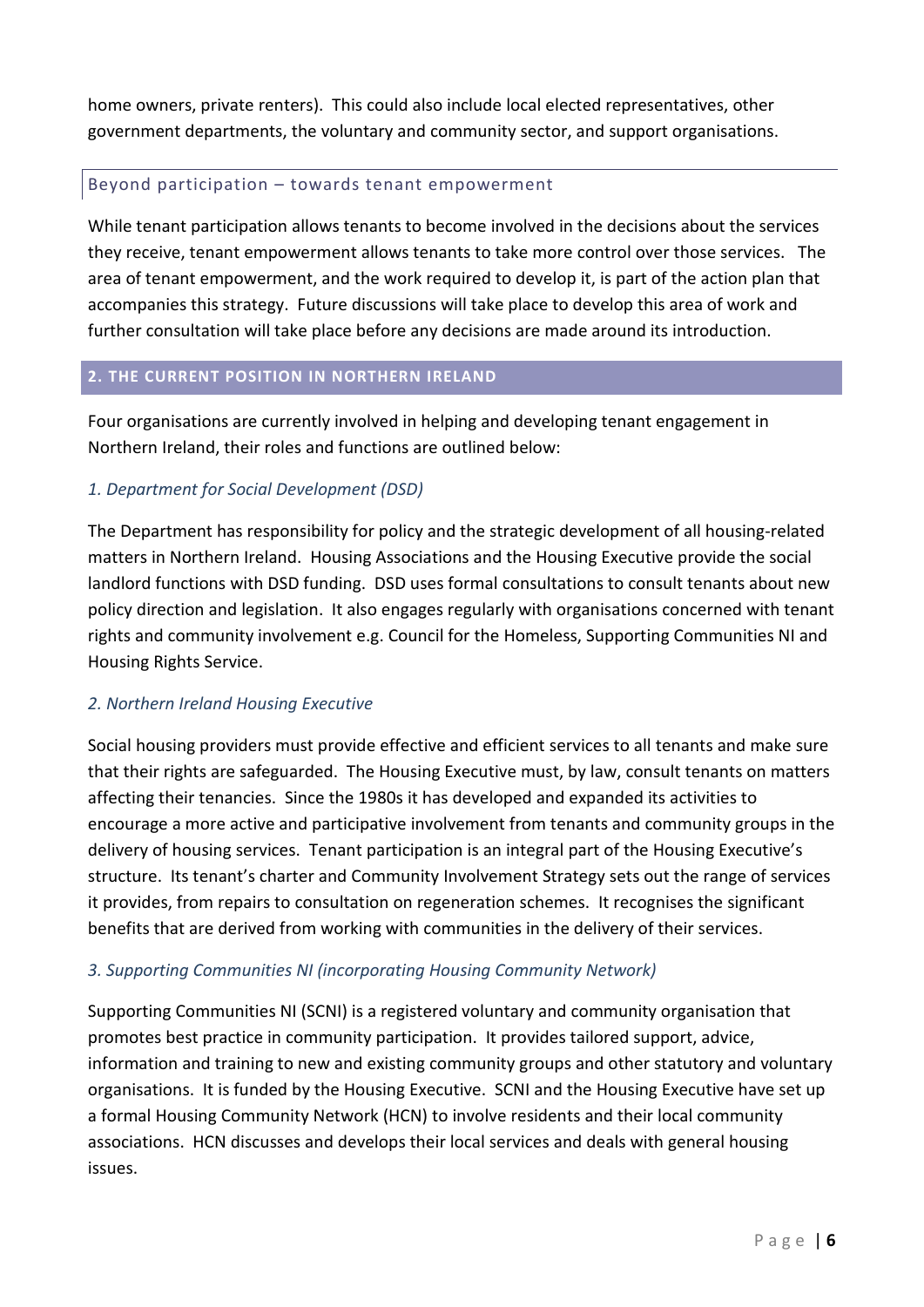Tenants have ongoing engagement with Housing Executive officials through the HCN structure at many levels. They have direct communication with district office staff and with the central network. The central network is the Housing Executive's central panel advising on policies and procedures. HCN member activities include estate inspections, community navigator initiatives for new tenants, pre-tenancy workshops and mystery shopper exercises. SCNI primarily support Housing Executive tenants. However, it has assisted some Housing Associations also, for example, by providing mystery shopper exercises.

## *4. Housing Associations*

Whilst Housing Associations in Northern Ireland are not-for-profit, non-public bodies, the current regulatory framework requires them to consider a range of methods and opportunities to consult and obtain feedback from tenants.

Housing Associations must:

- Consult their tenants on issues affecting their tenancies;
- Have a complaints procedure in place; and
- Survey tenants annually.

There is no central tenant network for all Housing Association tenant/resident groups. There are examples of tenant committees and groups for individual Housing Associations where tenants discuss issues, share best practice, consult on policy developments and attend regional/central fora.

Some Housing Associations have tenant involvement activities and tenant services which are similar to those of the Housing Executive. Some have tenant strategies or charters and encourage tenant participation on audit and risk committees or as service inspectors. A number of Housing Associations have tenants on their boards.

A number of Housing Associations have noted that scale is an issue, with the size of some of the social housing developments in Northern Ireland making the setting up of residents groups difficult. As an alternative they have instead entered partnership with existing local resident groups to support their tenants.

## <span id="page-6-0"></span>**3. DEVELOPING TENANT PARTICIPATION IN NORTHERN IRELAND**

This new Tenant Participation Strategy sets out 10 principles of good participation in Northern Ireland. These are based on:

- What social landlords should do;
- How tenants' capacity for greater participation will be developed and supported; and
- What government will do further to lead this development.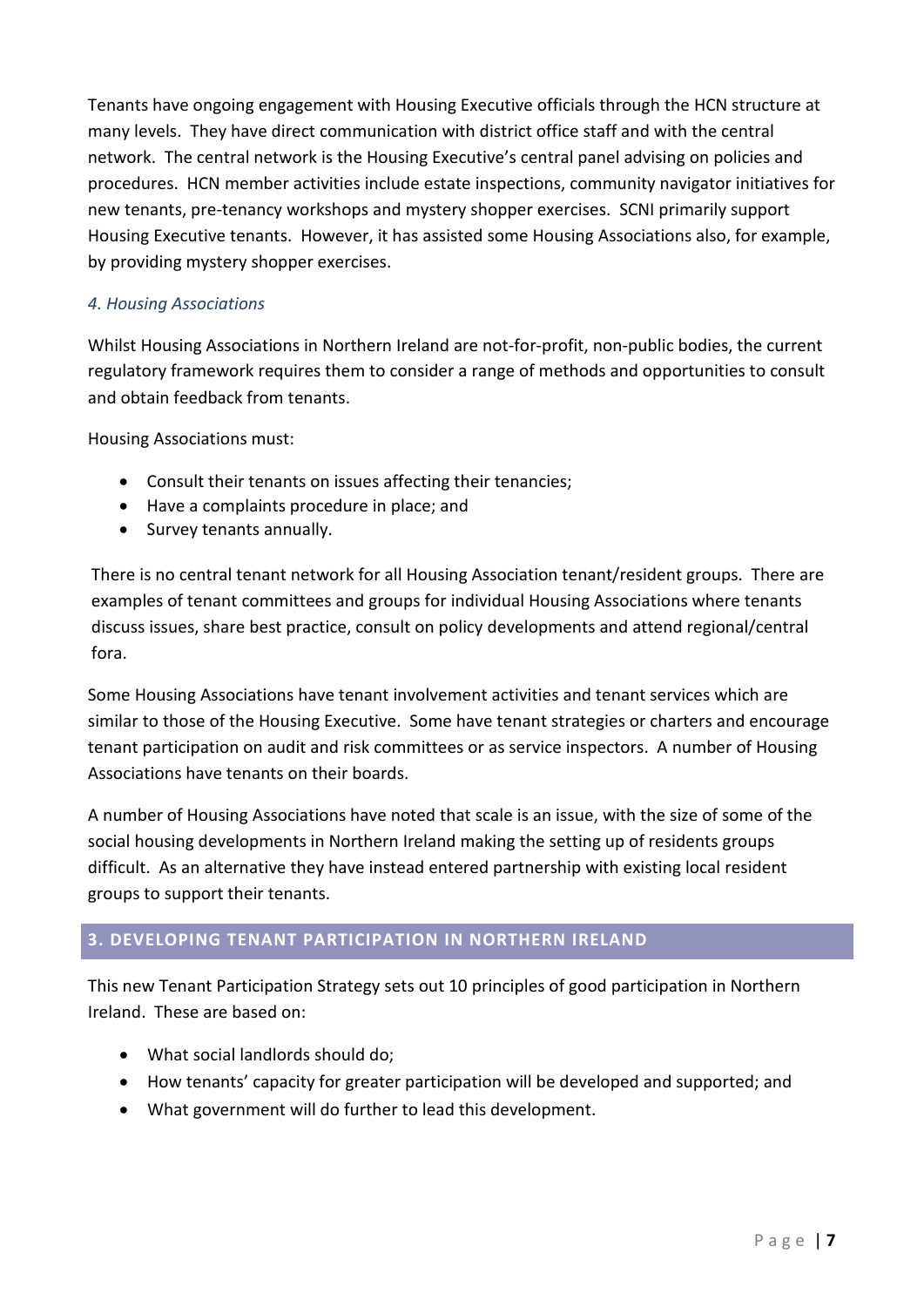The measures outlined in this part of the strategy will apply to all Social Housing Providers and their tenants in Northern Ireland, but not landlords in the private sector. The strategy does not replace any existing legal duties that apply to landlords.

## PRINCIPLES FOR TENANT PARTICIPATION

All parties must be committed for tenant participation to work effectively. Everyone needs a clear understanding of what participation is trying to achieve. It should build meaningful relationships between landlords, tenants and the wider community. It must also promote good relations between persons of different religious beliefs, political opinion or racial group.

The 10 principles below set the context for the measures that follow.

## **Principles for Tenant Participation**

- 1 Tenant participation comes from and promotes a culture of mutual trust, respect and partnership between tenants, board members and staff at all levels. It exists when all these interests work together towards a common goal of better housing conditions and housing services.
- 2 Tenant participation is a continuous process. Participants share information, ideas and influence. They work towards a common understanding of problems and a consensus on solutions.
- 3 Good tenant participation is about sharing information. All participants need to have all the information available to consider issues properly. That information needs to be clear, timely and accessible. Information must be in a form that all participants can understand.
- 4 Decision-making processes should be open, clear and accountable.
- 5 Tenant representatives should have enough time to consider issues properly. They should have the opportunity to work out a common view before meeting landlord representatives.
- 6 The landlord must recognise the independence of tenants' organisations.
- 7 Good working relations evolve gradually so must be flexible to adapt to local circumstances.
- 8 Tenants' organisations need adequate resources for organisation, training and support.
- 9 Tenant participation in rural areas must suit the particular circumstances and needs of rural tenants.
- 10 Tenant participation must meet the requirements of legislation on equality and Section 75 of the Northern Ireland Act 1998.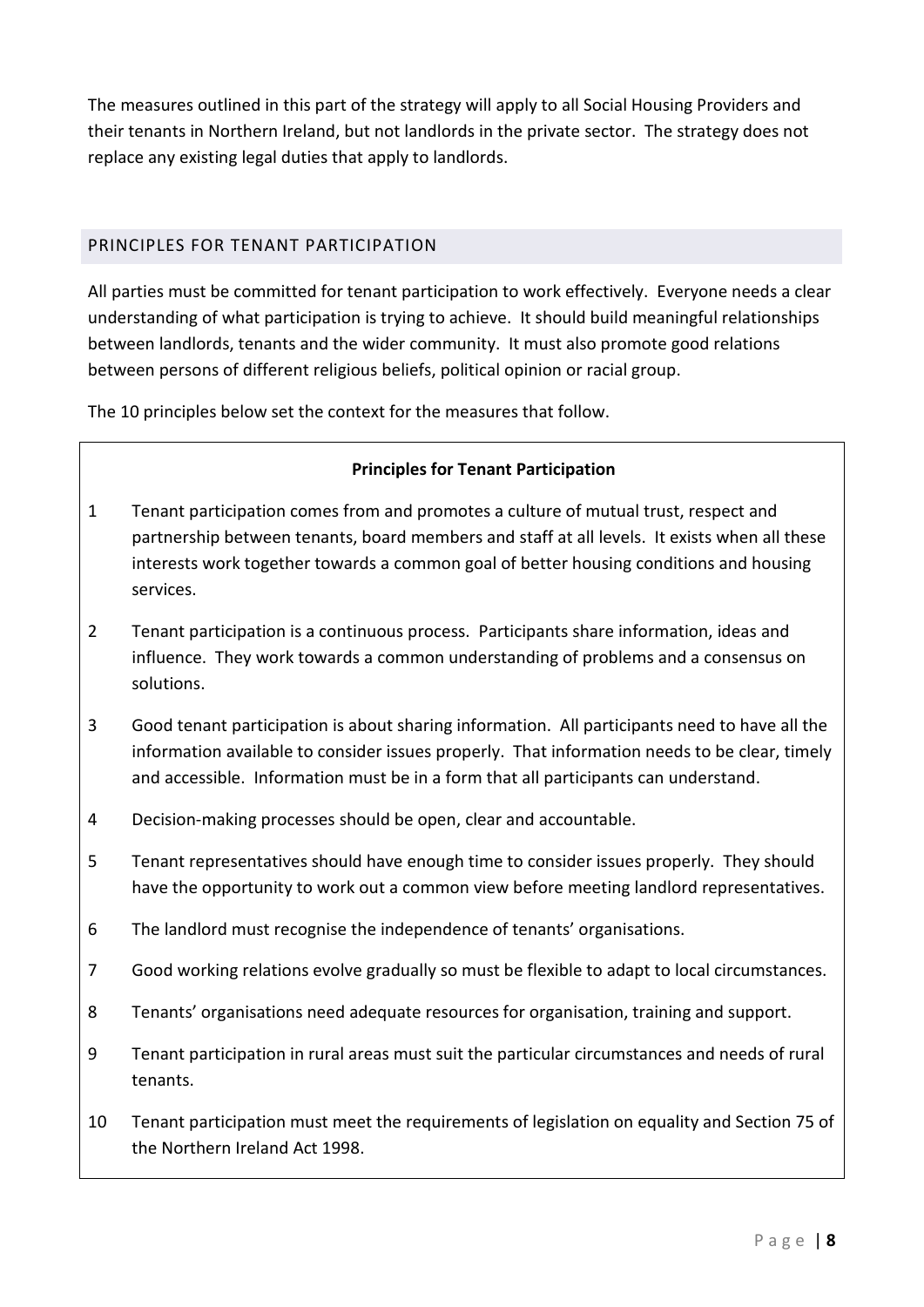Effective tenant participation methods, developed by landlords who have asked and listened to their tenants' needs (including where tenants are living with disabilities), will remove barriers arising from ethnicity, geographic location, special needs, language differences, learning difficulties, age, sexual orientation or disability.

## WHAT SOCIAL LANDLORDS SHOULD DO

This strategy is not intended to interfere with existing good practice. Its aim is to build upon it and challenge all social housing landlords to increase the extent and effectiveness of tenant participation in their individual organisations.

The standards, recommendations and guidance apply to both the Northern Ireland Housing Executive and Housing Associations.

In general, social landlords should do three things to foster greater participation from their tenants:

- Develop and deliver a strategy for tenant participation;
- Have due regard for the information contained in the DSD Tenant Participation Strategy, particularly the regulatory standards and desirable outcomes (Appendix A), when developing/reviewing their own strategy; and
- Ensure that tenants and other users are made aware of and are clear about the participation activities, the strategic approach to tenant participation and are encouraged to become involved.

Social landlords should therefore develop tenant participation strategies, adaptable to their own business needs, but that will also provide a menu of participation activities for their specific tenants. The landlord's strategy for tenant participation should, as a minimum, reflect the *10 principles for tenant participation*. It should also ensure that:

- Tenants/other services users have a choice in:
	- o The areas they want to participate in;
	- o The level of participation; and
	- o Whether to be involved as an individual or part of a group.
- Tenants have an opportunity to influence:
	- o Policy decisions that will affect them;
	- o Decisions that will affect their general area or community;
	- o Services that they receive as an individual user; and
	- o Their landlord organisation's business planning and identification of future priorities.
- Tenants, particularly under-represented groups, are encouraged and supported to become involved through training and other support mechanisms.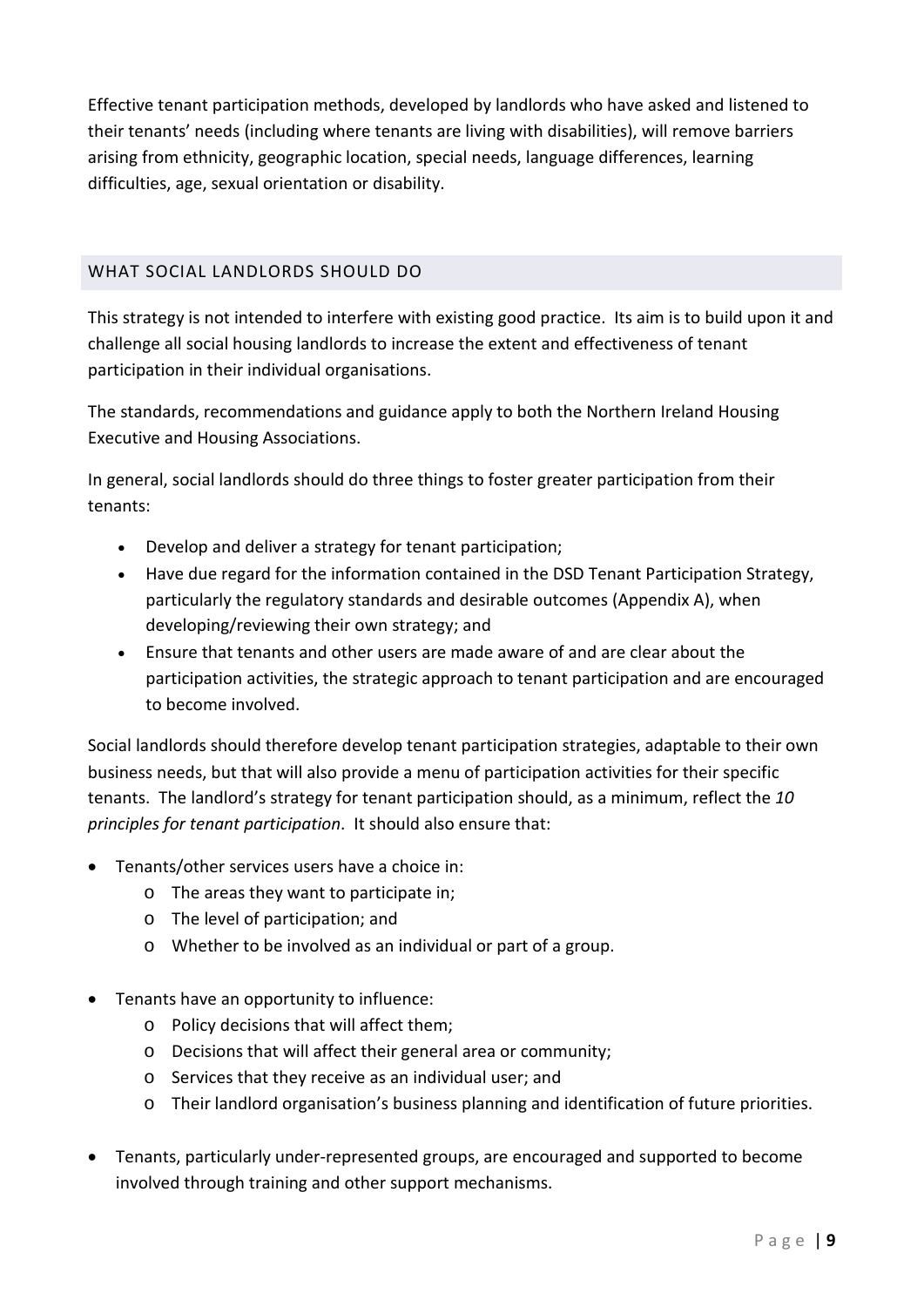Social landlords that already have strategies which meet some or all of the expectations of the *Tenant Participation Strategy for Northern Ireland: 2015 to 2020, should test these against this* strategy's expectations and:

- If existing approaches work and meet the strategy expectations, then landlords should continue to use them.
- Where they do not meet expectations, landlords should set out an action plan to meet the strategy expectations.

The strategy goes a step further in that it challenges social landlords to improve on existing services, therefore, social landlords should regularly consider what else their particular organisation can do to promote and improve tenant participation.

The timeframe to develop and review individual tenant participation strategies will be taken forward as part of the action plan that accompanies this strategy.

## HOW TENANTS WILL BE SUPPORTED TO PARTICIPATE

This strategy will not be successful simply by setting out the role of social landlords and government. The Housing Executive has shown the value of the Housing Community Network to support its tenants. Also, as is evident in other parts of the United Kingdom, it is important that tenants have support that is independent of their landlords or indeed government. Tenants should be given the skills, support and encouragement to be able to embrace opportunities to participate. The objective of this strategy is to raise the levels of tenant engagement across the housing sector and to make sure that tenants are supported.

Therefore, the Department has committed to making a strong case for the necessary funding to put in place an Independent Tenant Organisation in Northern Ireland that would support all social housing tenants to develop the skills needed for effective participation.

DSD will also provide guidance which will include information on:

- Setting up and maintaining tenant panels or community groups at a local level;
- Developing tenant participation strategies or activities;
- Effective tenant involvement in governance and board membership; and
- Developing tenant-based surveys.

The work to put in place an Independent Tenant Organisation and also to provide guidance to support the strategy will be taken forward as two separate elements of the action plan that accompanies this strategy.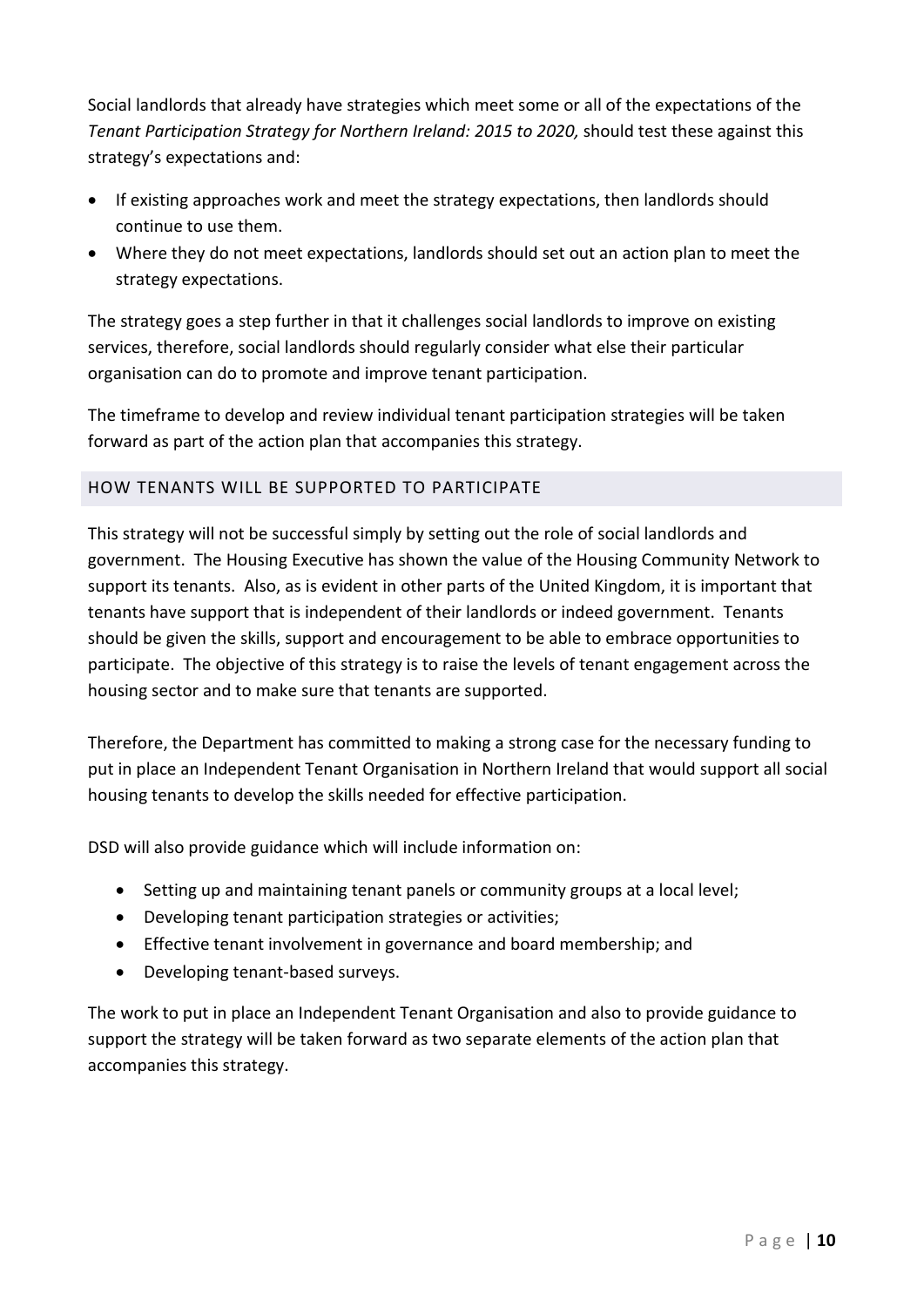## HOW GOVERNMENT CAN LEAD

DSD will act in various ways to support tenant participation directly. The Department's Regulatory Framework will include, within its consumer standard, a specific outcome in relation to tenant participation, as follows:

#### **Regulatory Standard**

Social Housing Providers manage their businesses so that tenants and other customers are encouraged to participate in the available range of participation options so that they can influence their landlord's decisions:

- Social Housing Providers adopt a strategic approach to tenant participation in the development and review of housing and related services including service failure;
- Social Housing Providers have due regard to the Tenant Participation Strategy for Northern Ireland; and
- Social Housing Providers ensure that tenants and other users are made aware of the participation mechanisms that are in place and are clear about the various levels of participation available to them.

DSD is required to "exercise supervision and control over Registered Housing Associations" (Article 4 (1) (c) of the Housing (NI) Order 1992) and has a key role in promoting "best value" in the delivery of social housing in Northern Ireland.

The Department is responsible for grant funding, monitoring, regulation and issue of guidance and policy directives to Housing Associations and have a statutory duty to consult with its representatives. Registered Housing Associations are directly accountable to their board but must work within the rules and the requirements of the Regulatory Framework and the guidelines laid down by DSD.

The Northern Ireland Housing Executive is a non-Departmental Public Body and its board is accountable to the DSD Minister for delivery of his strategic priorities and to ensure these are reflected in the NIHE corporate and business plans. Delivery of the strategy's expectations applies to the Housing Executive also.

Social Housing Providers should shape their services to reflect their tenants' views and also help tenants and other service users to become more involved by:

- Regularly seeking the views of tenants, being responsive to and considering those views;
- Offering tenants a menu of participation activities so that they can participate as individuals, within formal or informal group structures or as specialist posts;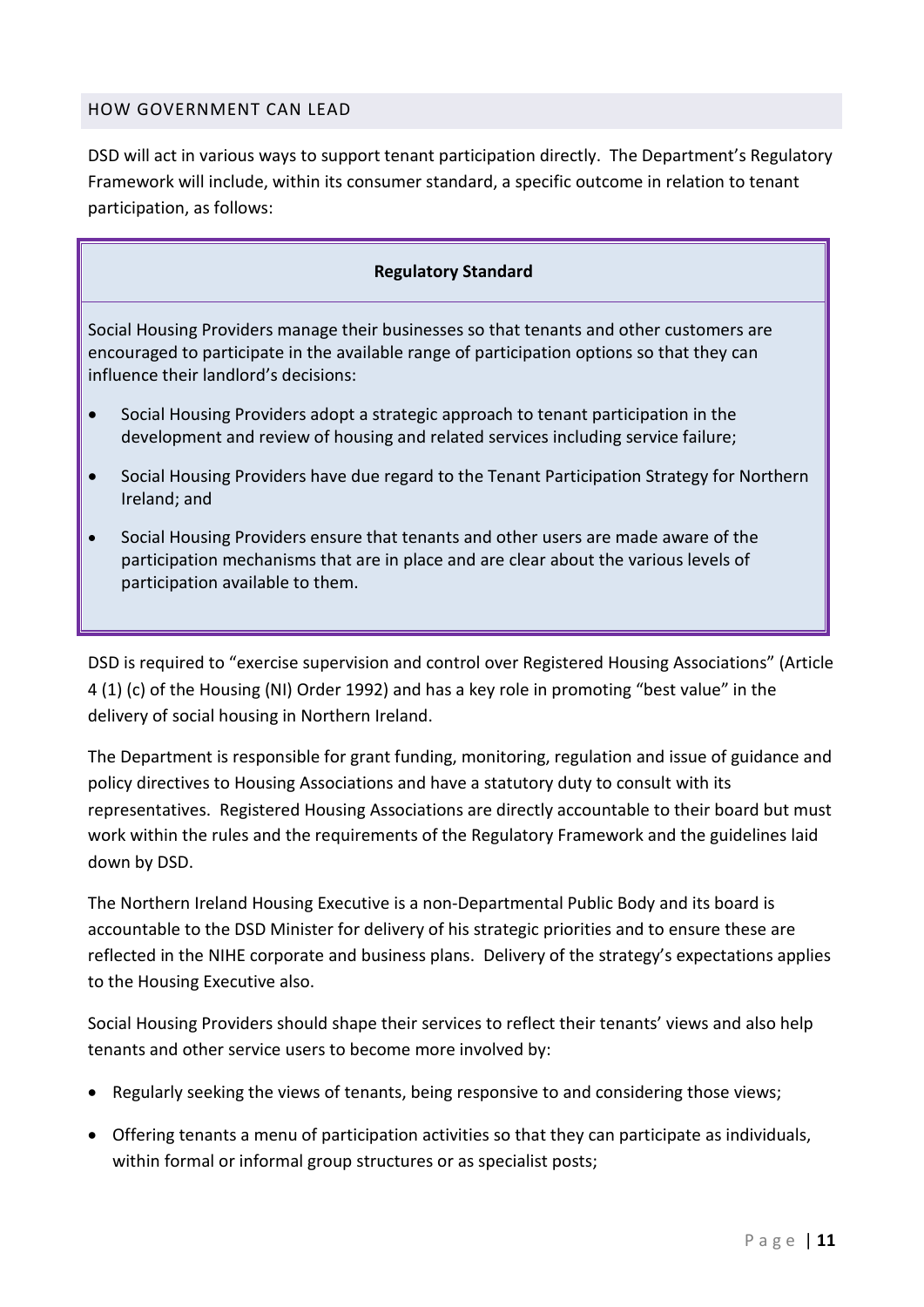- Providing opportunities for tenants to scrutinise the services they receive and the decisions that impact them;
- Providing the appropriate training and support to tenants and staff to encourage, promote and provide the skills required to make participation an integral part of the organisation; and
- Developing relationships and engagement opportunities for tenants and others within the community or those whose role has an impact on tenants e.g. other government departments or housing organisations.

More specific outcome measures will also be used by the Regulator to ensure social tenants and landlords gain real benefits from tenant participation, examples of these are attached at **Appendix A**. It is accepted that this is an evolving process and a bedding-in period will be needed before consistency in standards can be reached.

As part of the Regulatory Framework, Social Housing Providers will need to provide evidence that will satisfy the Regulator that the consumer standard has been met. The evidence should demonstrate the action taken by the Social Housing Provider to address tenants' feedback and how these suggestions have influenced business plans. Evidence should also identify the options that have been developed to facilitate tenant participation and how the landlord has promoted these.

Further support for tenants will be provided by the Department with the introduction of a 'tenant advocate' role and the establishment of a new 'housing policy panel'.

Both these roles will be developed as part of the action plan; this development work will encompass engagement with stakeholders.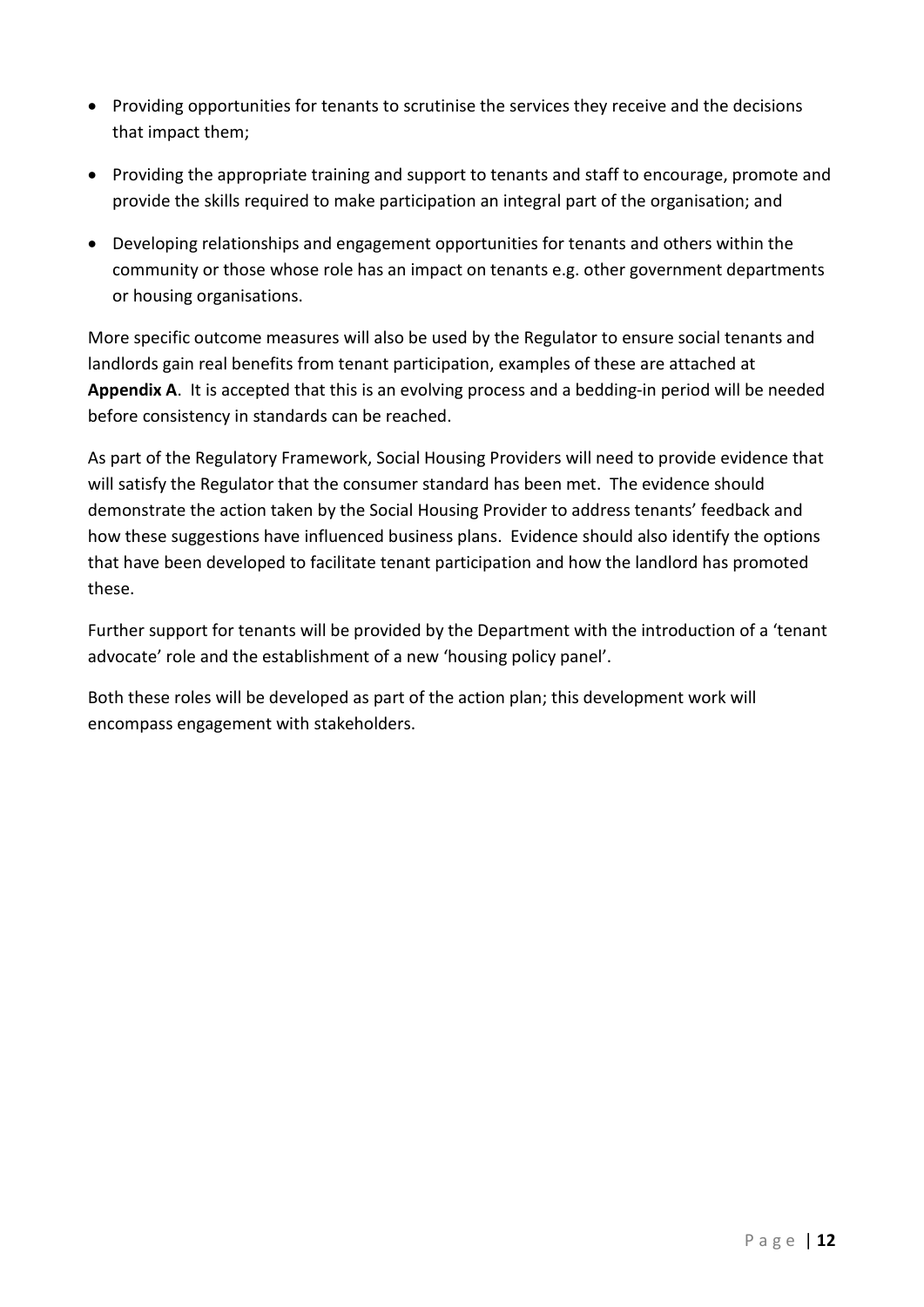## <span id="page-12-0"></span>**4. LEVELS OF TENANT PARTICIPATION**

Tenant participation in social housing is about how tenants or others can have a voice in what a social landlord does. Involving tenants in running their homes and communities has been an accepted principle in social housing for many years.<sup>[1](#page-12-1)</sup> Landlords have developed many different ways to ensure that tenants have a say in the services they receive. Tenants should be given a choice in how they take part. The diagram below gives an example of the levels of participation, activities, or opportunities that could be made available to tenants who want to participate.



Tenant participation can take a variety of forms. There are a wide range of examples of effective tenant participation both in Northern Ireland and in the rest of the UK. Some of these examples are attached at **Appendix B**. A local example of various levels of tenant participation is summarised below.

#### *Northern Ireland example*

-

Through a 'resident participation and consultation policy' meaningful relationships with residents are established and tenants can become involved through a number of opportunities:

• **Armchair panels** – residents represent themselves or their household and there is no requirement to attend meetings;

<span id="page-12-1"></span><sup>1</sup> Tenant Services Authority & Audit Commission (2010) *Tenant Involvement: Assessing Landlords' Progress* http://www.tenantservicesauthority.org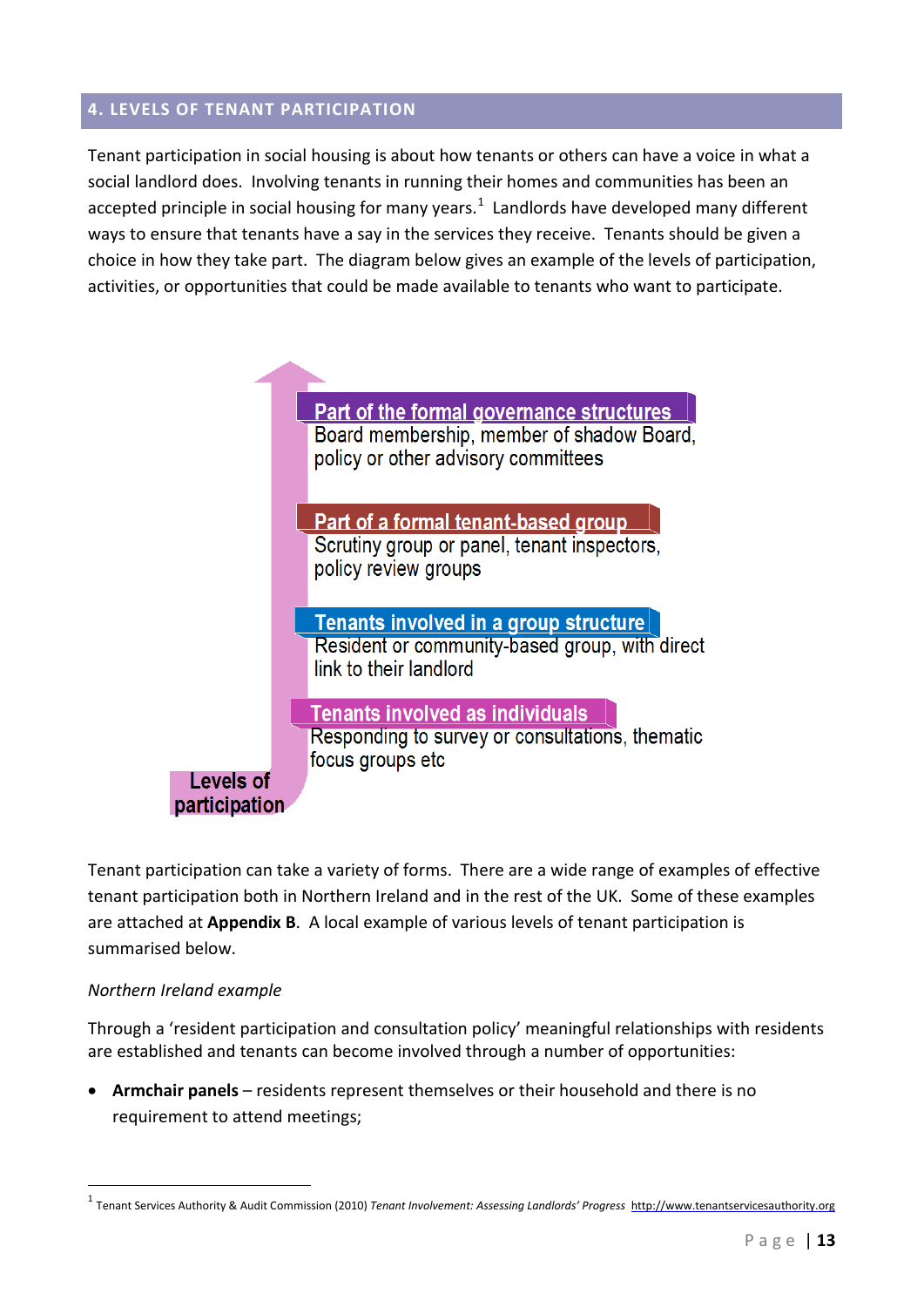- **Residents' forum** residents have been elected to represent the schemes in which they live. The forum meets regularly and also formally meets Housing Association staff at least three times per year. The purpose of this participation is to inform, and seek to improve, service delivery; and
- **Housing Management Committee/Board of Management** the chair and vice chair of the residents forum sit on the housing management committee and board of management. This ensures residents are involved in decision - making at a very senior level of the organisation.

## <span id="page-13-0"></span>**5. THE BENEFITS**

Research shows that a relatively small investment in participation activities can bring significant benefits for tenants, the wider community and landlords.<sup>[2](#page-13-2)</sup> Tenants who get involved can improve their skills. Neighbours can build stronger links helping communities to stick together. Neighbourhoods can become more settled places. Happier tenants and communities mean properties are not likely to lie empty for long and rents are more likely to be up-to-date.

These benefits can only last if Social Housing Providers focus on their tenants and always put the customer first. Real commitment to the 10 principles is therefore essential. Some of the benefits of effective tenant participation are shown below:

- Tenant/Landlord relationship enhanced;
- Tenant/Landlord develop new skills;
- Creates better communities;
- Can lead to improvement in services;
- Performance indicators can be used to measure outcomes;
- Contributes to Risk Management;
- Provides scrutiny opportunities;
- Tenants have the opportunity to influence design; and
- Creates more positive outcomes for organisations.

## <span id="page-13-1"></span>**6. TENANT EMPOWERMENT**

-

The Department has committed, at the appropriate time, to develop proposals to introduce tenant empowerment initiatives in Northern Ireland similar to those in other jurisdictions.

Engagement with stakeholders will be needed in relation to the introduction of tenant empowerment in Northern Ireland. Further research will also be required to enable the

<span id="page-13-2"></span><sup>2</sup> Tenant Services Authority & Audit Commission (2004 and 2010): Housing: improving services through resident involvement; *Tenant Involvement: Assessing Landlords' Progress* http://www.tenantservicesauthority.org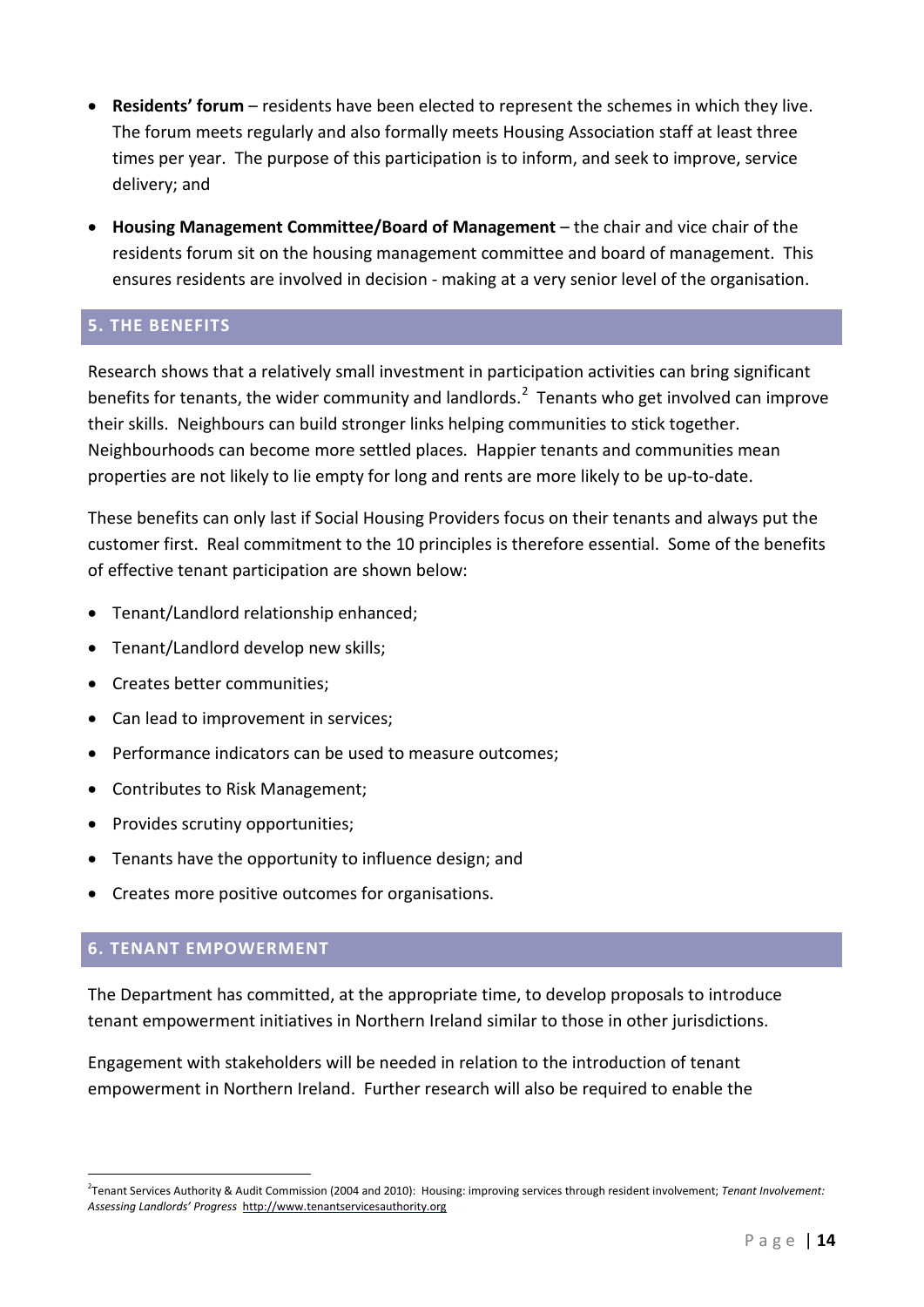development of delivery options. Consideration needs to be given to the legislative requirement to support empowerment. This work will be taken forward as part of the action plan.

## <span id="page-14-0"></span>**7. CONCLUSION**

#### MONITORING AND REVIEWING THE STRATEGY AND ACTION PLAN

In this strategy DSD has made the following commitments:

- We will work with stakeholders to develop independent tenant support. We will make a strong case for government funds to support this.
- We will provide guidance on:
	- o Setting up and maintaining tenant panels or community groups at a local level;
	- o Developing tenant participation strategies or activities;
	- o Effective tenant involvement in governance and board membership; and
	- o Developing tenant-based surveys.
- We will seek funding to support local tenants organisations (e.g. for training, to set up panels, to undertake projects) and to develop a tenant participation support programme.
- We will bring in regulation to support this strategy. Landlords will be assessed and monitored to make sure they are in line with the standard set out in regulation.
- We will provide social landlords with guidance on the new regulatory standard for tenant participation.
- The Board of Management of the Housing Executive will be accountable to Minister for ensuring delivery against the strategic expectations outlined in this strategy.
- We will establish an advocate for tenants. This advocate will monitor the delivery of this strategy.
- We will work with the housing sector to establish a housing policy panel for Northern Ireland. This will represent social housing tenants in the development of departmental policies that are relevant to their interests.
- We will, at the appropriate point in the implementation of this strategy, bring forward proposals to potentially introduce into Northern Ireland the "right to manage" and the "right to transfer" and an equivalent to the "community cashback" initiatives of England and Wales.

This strategy addresses our key commitments and outlines how we intend to meet our key objectives. The Strategy will be subject to a mid-term review and again in the lead up to December 2020, when consideration will be given to the development of the succeeding tenant participation strategy.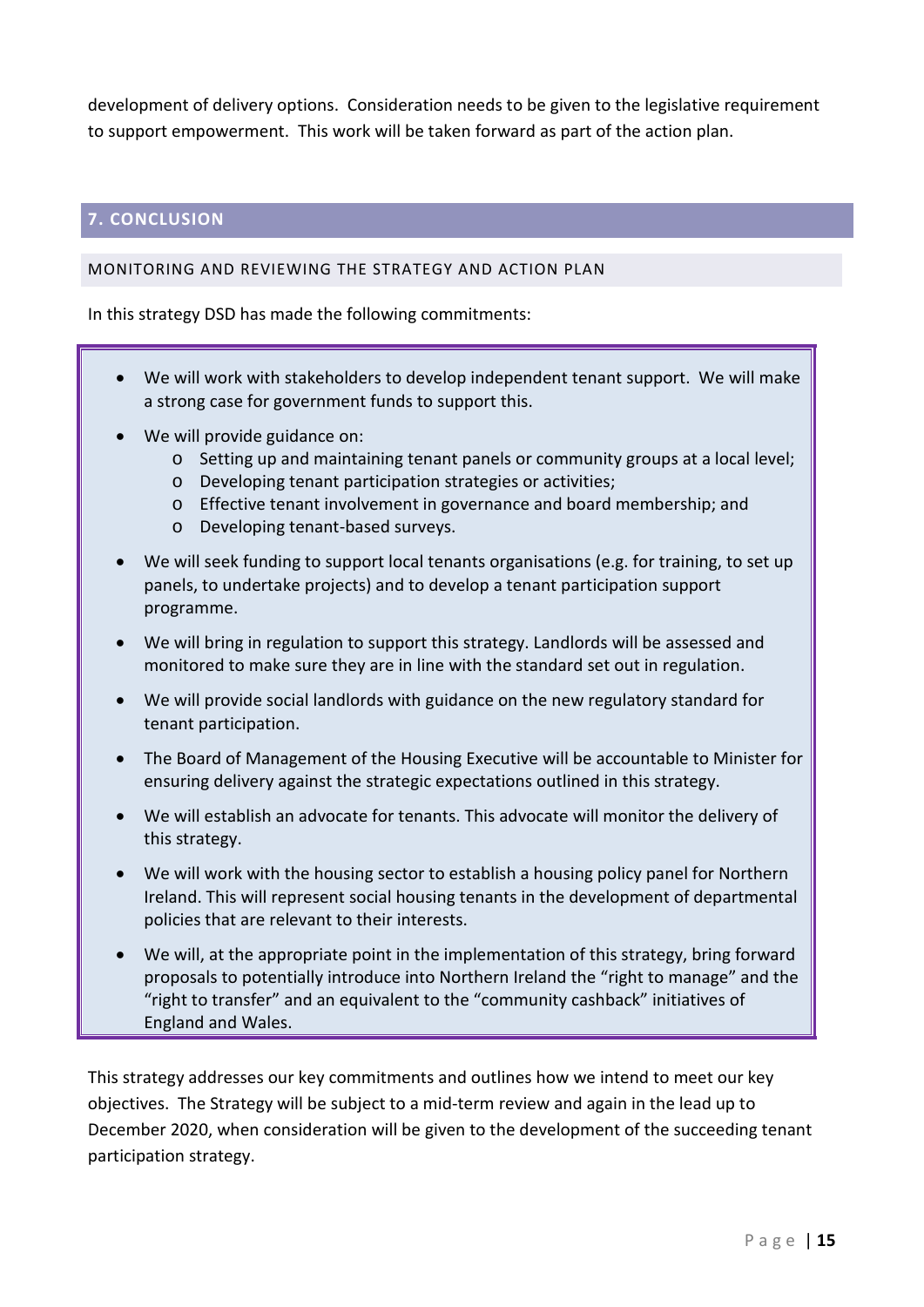It is accepted that the new processes will take some time to bed in and before a level of consistency is attained throughout the Northern Ireland social housing sector. Therefore, the accompanying action plan will be reviewed and revised periodically to reflect the up-to-date position of activity to complete each individual action.

## IMPACT ASSESSMENT SCREENING

Section 75 of the Northern Ireland Act 1998 requires public authorities, in carrying out their functions relating to Northern Ireland, to have due regard to the need to promote equality between all the Section 75 groups. Without prejudice to these obligations, the Department is also required, in carrying out its functions relating to Northern Ireland, to have due regard to the desirability of promoting good relations between persons of different religious belief, political opinion or racial group.

This Tenant Participation Strategy underwent impact assessment screening, which identified no adverse impacts, in the following four areas:

- Equality;
- Regulatory;
- Social Inclusion; and
- Rural Proofing.

During the development of the policy, DSD also adhered to the relevant articles contained within the United Nations Convention on the Rights of Persons with Disabilities (UNCRPD).

At each review stage, and allowing a period of time for Social Housing Providers to attain consistency in the new processes, DSD will consider further Impact Assessment screening exercises.

## ACKNOWLEDGEMENTS

The Department has worked with tenant groups, social housing providers and housing related organisations and other stakeholders to identify the key elements of this strategy. The Department would like to thank the tenants and staff of the Northern Ireland Housing Executive, the Housing Association sector, Northern Ireland Federation of Housing Associations, Supporting Communities NI, Housing Rights Service, Council for The Homeless , the Voluntary and Community Sector in general, and any others who were involved in the development of this strategy and consultation.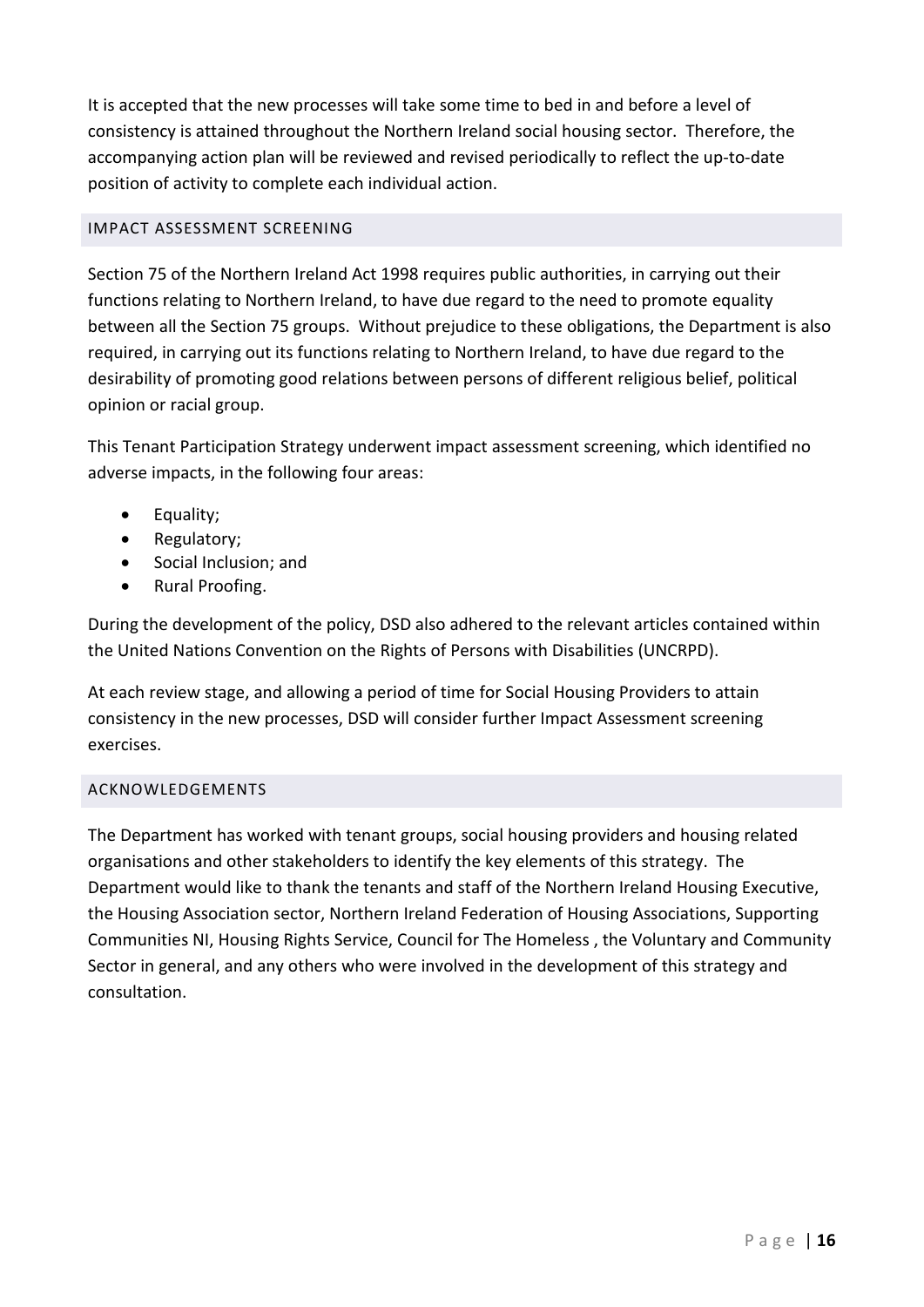#### **APPENDIX A**

## <span id="page-16-0"></span>APPENDIX A - Regulatory Standard - Desirable Outcomes

| Example 1 - Meaningful Participation                                                                                                                                                                                                                                            | Outcome                                                                                                                                                                                                                                                      |
|---------------------------------------------------------------------------------------------------------------------------------------------------------------------------------------------------------------------------------------------------------------------------------|--------------------------------------------------------------------------------------------------------------------------------------------------------------------------------------------------------------------------------------------------------------|
| Social landlords should regularly seek the views<br>of tenants, be responsive to and consider those<br>views in relation to the identification of<br>priorities and the development of services for<br>their organisation so that tenants and where<br>appropriate, other users | can participate in their landlord's decisions<br>are satisfied that their views and priorities are<br>considered in landlord services<br>have a range of ways to get involved,<br>including ways suitable for those who are hard<br>to reach or seldom heard |
|                                                                                                                                                                                                                                                                                 |                                                                                                                                                                                                                                                              |

Mechanisms to enable tenants to actively participate e.g. in planning, standard setting, monitoring and reviewing, decision - making at the operational and strategic levels, involvement in the complaints process

- Tenant participation compacts, local agreements, neighbourhood initiatives or review groups; formal tenant and resident associations; tenant inspectors or committees; scrutiny panels, board membership; other committee membership with direct interaction with the board.

| <b>Example 2 - Scrutiny Of Services</b>                                                                                                                                                                               | Outcome                                                                                                                                                    |  |  |
|-----------------------------------------------------------------------------------------------------------------------------------------------------------------------------------------------------------------------|------------------------------------------------------------------------------------------------------------------------------------------------------------|--|--|
| Social landlords should demonstrate, through a<br>range of mechanisms, how tenants have the<br>opportunity to scrutinise and provide feedback<br>on the services they receive from their<br>landlords so that tenants | have opportunities to be involved in<br>developing, monitoring, assessing and<br>reporting on the quality of the housing services<br>the landlord provides |  |  |
| <b>Activities</b>                                                                                                                                                                                                     |                                                                                                                                                            |  |  |
| Mechanisms to enable tenants to give their individual views on the services provided and more<br>formally to take part in inspection activity in all areas of service delivery                                        |                                                                                                                                                            |  |  |

- Individual home visits/one-to-one discussions; letter, e-mail, texts; surveys including survey monkey (telephone/postal/electronic); interactive web or apps, focus groups;
- Formal structure scrutiny panels, tenant inspectors, scheduled focus groups.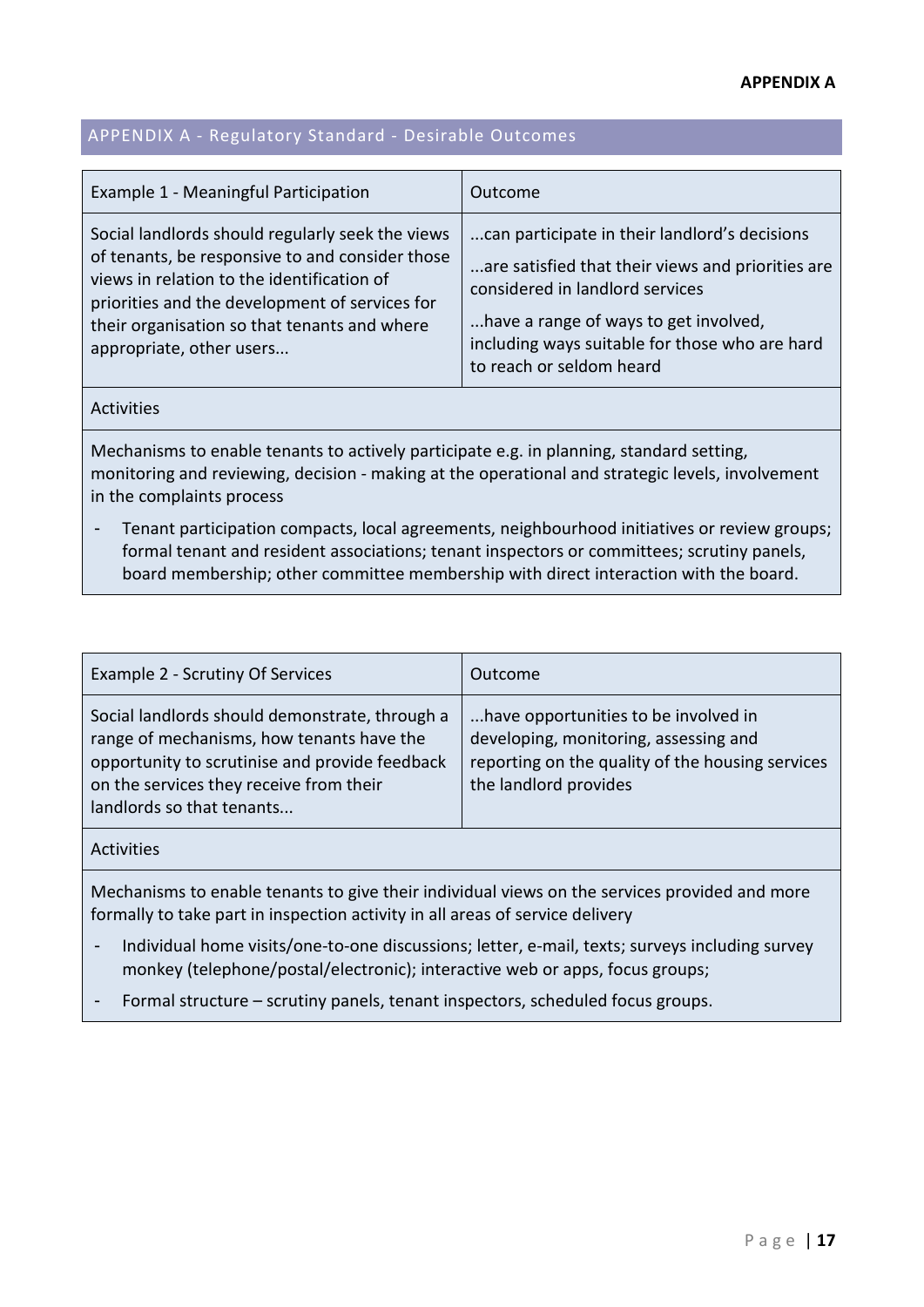## **APPENDIX A**

| Example 3 - Support and Innovation                                                                                                                                                              | Outcome                                                                                                                                                                                                                                                                                                                                                                                               |
|-------------------------------------------------------------------------------------------------------------------------------------------------------------------------------------------------|-------------------------------------------------------------------------------------------------------------------------------------------------------------------------------------------------------------------------------------------------------------------------------------------------------------------------------------------------------------------------------------------------------|
| Social landlords should promote, encourage<br>and provide support for tenants to become<br>involved and look for innovative and modern<br>ways to gain the views of tenants, so that<br>tenants | are able to get involved if and when they<br>want to at a level they feel comfortable with<br>get support to build their skills for more<br>effective involvement<br>have opportunity to progress from different<br>levels of participation right through to<br>membership on the board of management<br>can take part in reviewing opportunities for<br>involvement to ensure they are working well. |

Activities

Levels of participation:

Level 1 – individual - responding to questionnaires, surveys, one-one discussions;

Level 2 – groups/structured events - tenant participation compacts, local agreements, neighbourhood initiatives or review groups; formal tenant and resident associations;

Level 3 – formal tenant based panels or groups – tenant inspectors, tenant participation officers, scrutiny panels, policy advisory committees or panels, youth committees, disability forums; and

Level 4 – tenants involved in the governance of the organisation such as tenant board members, tenant policy advisors, tenant participation in the organisations sub committees such as investment boards, or shadow boards.

#### Enablers of tenant participation:

Resources - separate budgetary provision for administering tenant participation functions; start up grants for tenant groups, providing guidance and/or support on how tenants may secure funding from other sources; identifying and advertising non-financial resources for participation activities (e.g. Administration support, venues for meetings).

Training – formal training for staff and tenants who wish to participate at levels 3 and 4 identified above, familiarisation or training for levels 1 and 2 as required, targeted training for the individual needs of tenants where required;

Innovation – modernising the approach to gaining views of tenants such as apps, survey monkeys, social media, web-based discussion forum, podcasts; understanding the barriers to participation and developing solutions such as dedicated staff as tenant champions, incentives, having as wide a range of activities as possible at the various levels.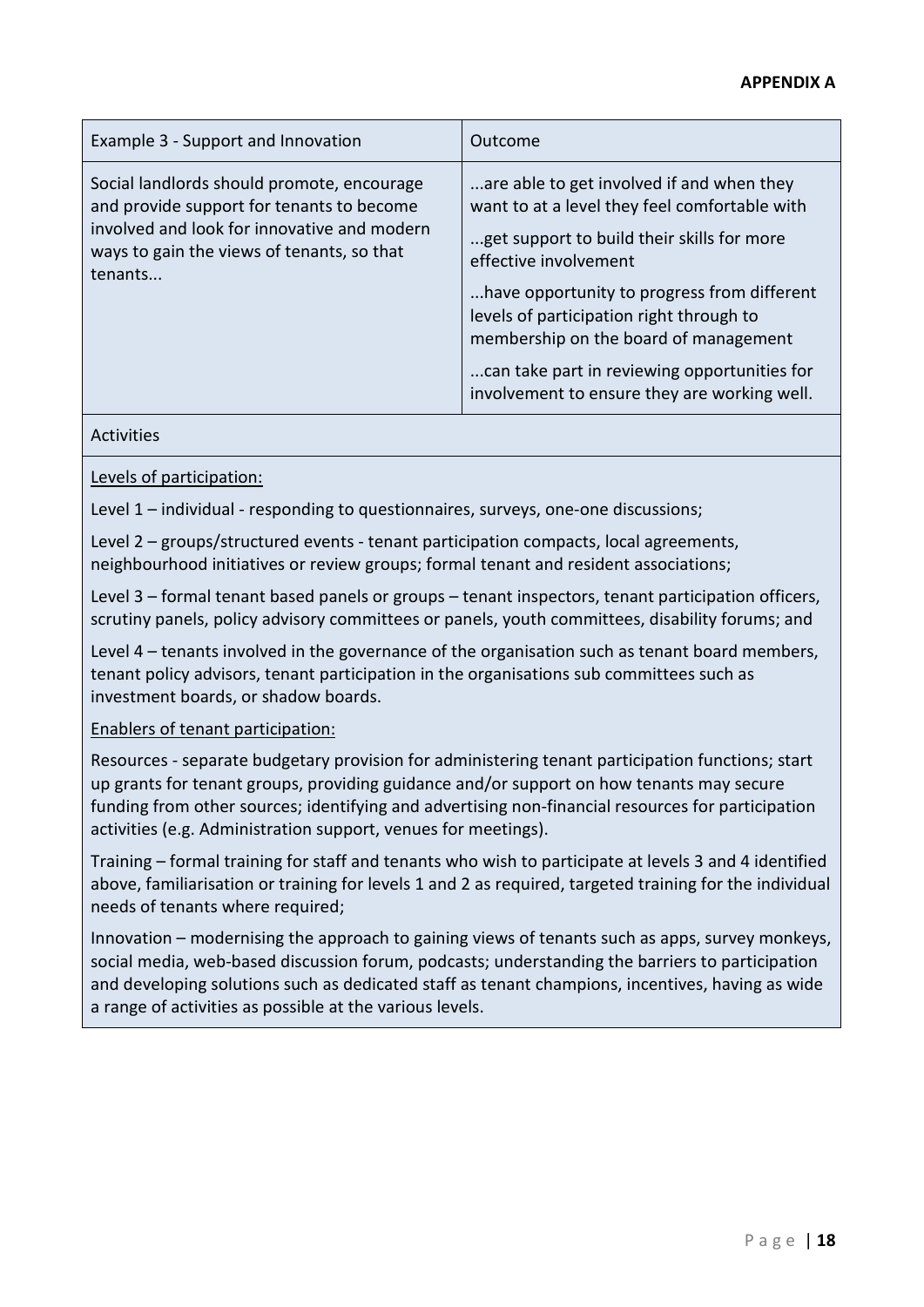## **APPENDIX A**

| <b>Example 4 - Community And Partnership</b>                                                                                                                                                                                                                                                                                                                                                                 | Outcome                                                                                                                                                                                                                                                                                                                                                                                                                                                                                                                                                                                                             |
|--------------------------------------------------------------------------------------------------------------------------------------------------------------------------------------------------------------------------------------------------------------------------------------------------------------------------------------------------------------------------------------------------------------|---------------------------------------------------------------------------------------------------------------------------------------------------------------------------------------------------------------------------------------------------------------------------------------------------------------------------------------------------------------------------------------------------------------------------------------------------------------------------------------------------------------------------------------------------------------------------------------------------------------------|
| Social landlords should develop where<br>appropriate relationships or initiatives with<br>other landlords, housing related organisations,<br>local councils and elected representatives, and<br>government departments and agencies to<br>provide and improve services and deal with the<br>wider community issues that impact on<br>tenant's lives. Social landlords should support<br>tenants so that they | can contribute to the development of their<br>community and neighbourhoods in a structured<br>way<br>get support for the wider issues relating to<br>their home such as anti-social behaviour,<br>health, wellbeing, financial stability<br>can come together to discuss and address<br>community issues<br>share best practice with other social tenants<br>or residents<br>can have a platform to provide feedback and<br>influence Northern Ireland's housing policy<br>have access to shared local services or<br>partnerships<br>can work together to expand the services and<br>focus of tenant participation |

#### Activities

Mechanisms of an informal and formal nature to engage and interact with the community informal such as resident and community groups, fun days, organised social activities; formal such as community representative groups including the locally elected representatives, businesses, community planning officials, groups for specific projects such as new schemes;

Tenants involved in activities such as inter-agency workshops, structured meetings with officials, service providers, support organisation, government departments or agencies to discuss issues such as roads, lighting, anti-social behaviour;

Structured social tenant network – selected tenant representatives from each organisation come together on scheduled basis to share information and best practice, identify common issues, discuss impacting policy, identify joint venture activities such as youth forums, policy panels;

Joint services such as inter-landlord scrutiny panels or inspectors, mystery shopper exercises, targets services or policy reviews; joint funding initiatives such as financial support services, community regeneration projects.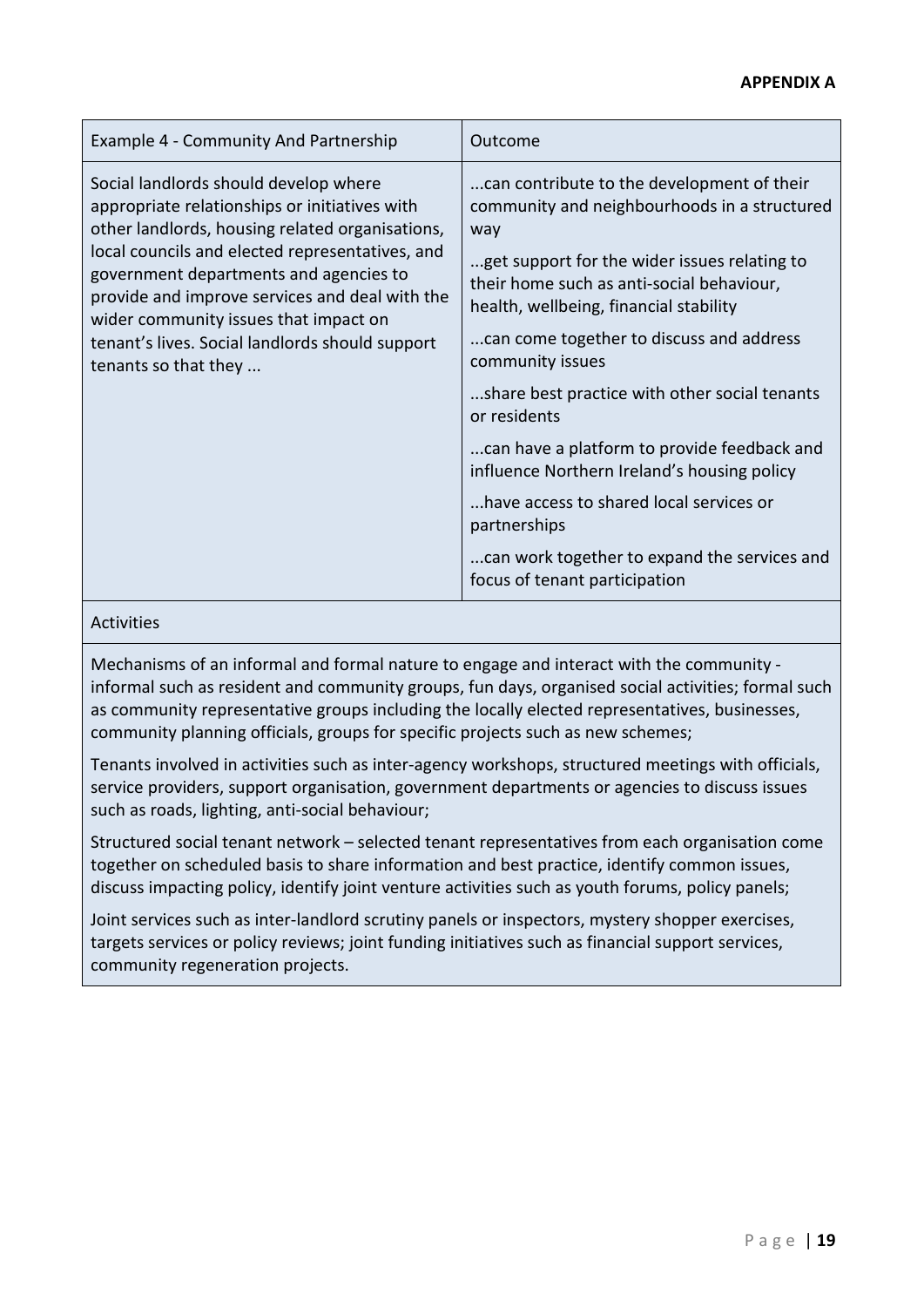## <span id="page-19-0"></span>**APPENDIX B - TENANT PARTICIPATION & EMPOWERMENT CASE STUDIES**

#### NORTHERN IRELAND

The Northern Ireland Housing Executive is the largest single social landlord in Northern Ireland.

#### NIHE

The Housing Executive has involved residents and local community associations in discussing and developing local services and addressing housing issues for many years. With its wide network of community groups the Housing Executive has access to more than 400 tenant groups and has an established Housing Community Network which has different tiers of involvement.

Under its previous resident inclusion strategy, tenants were involved at four levels, local, area, regional and central with representatives from each level feeding into meetings at the next level. The Housing Executive funds Supporting Communities NI, an independent province wide voluntary organisation, to work with community groups and housing providers to achieve meaningful community participation.

The network has evolved and the new NIHE Community Involvement Strategy has created a new structure, with tenants involved in area scrutiny panels, inter-agency partnerships and working with difficult to reach groups. These groups are represented on the central panel who meet with the NIHE board twice a year. All policy changes are discussed and consulted at central forum.

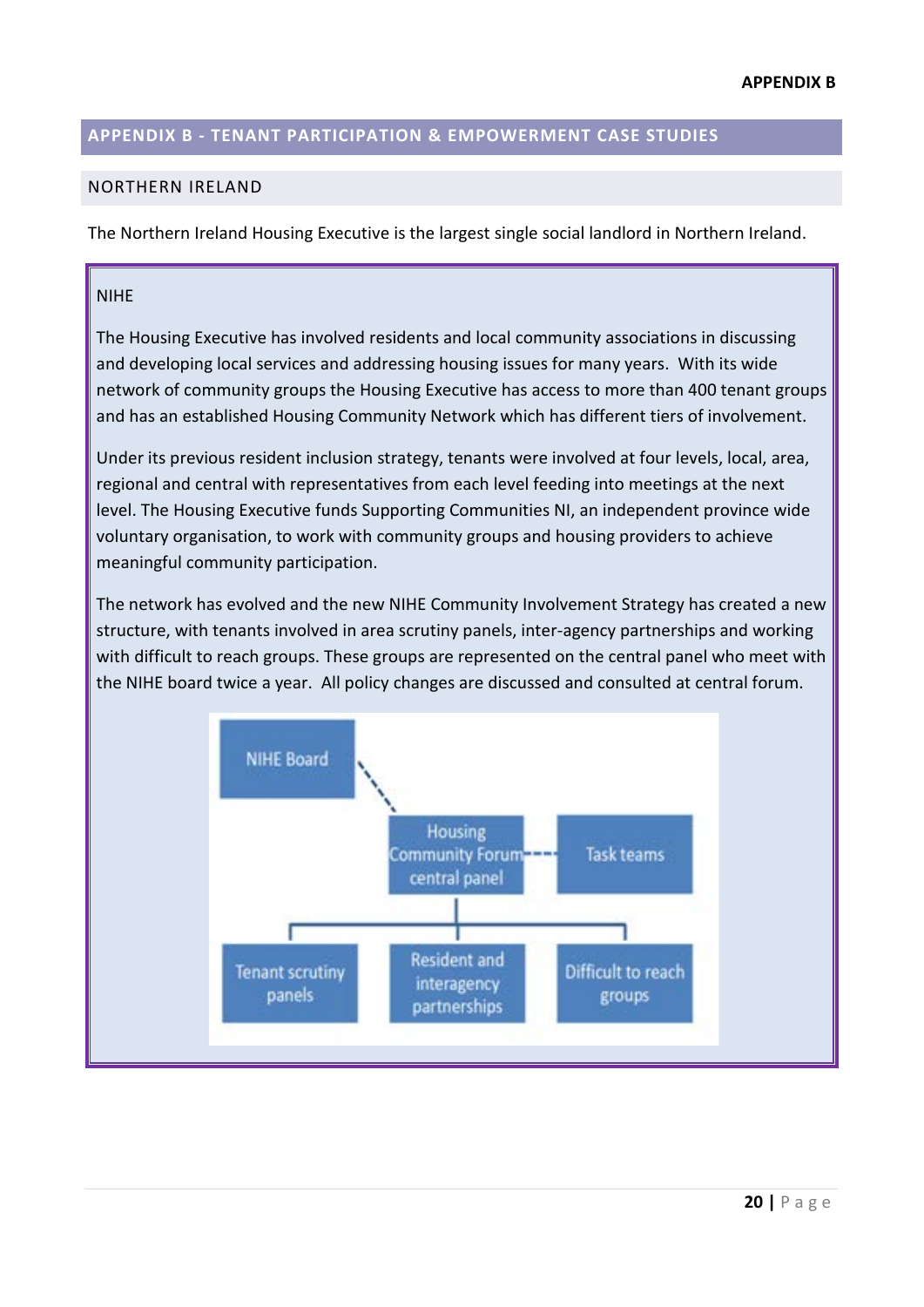#### ENGLAND

This case study outlines some of the services and tenant participation activities provided by a registered social landlord in England. This is a large Housing Association and their main feature is that they are community driven and extend beyond housing.

#### Case Study

This Housing Association owns and manages around 8,500 homes in London. They have developed and built new schools, health centres, and chemist and shopping areas in partnership with local authorities. Some of the opportunities for tenant participation include:

- Youth empowerment board with successes in projects and developing local youth;
- Relationship managers who are the first point of call for tenants to discuss problems or queries relating to their tenancy;
- Aids and adaptations the Association is committed to helping older and disabled people to remain independent in their homes for as long as possible. Technical staff work with Occupational Therapists to provide adaptations;
- Estate boards made up of local residents to deal with local issues. The boards meet four times a year and together with Association staff they make decisions about a range of issues;
- The joint estates and street panel (JESP) is a group that represents tenants and leaseholders across the Association. Meeting every three months three residents from each of the estate boards are chosen to be on the panel. They discuss issues such as the standards of services, resources and how much rent is paid.
- Policy Advisory Groups each estate board puts forward a resident Director to sit on the main Association board. They meet four times a year to decide on policies, strategy and the direction of the organisation.

Further examples of community activities and tenant initiatives include young advisors and leader's programmes, outreach service for vulnerable residents, fun days and events, community safety, focus groups, surveys, housing surgeries, estate inspections and mystery shopping.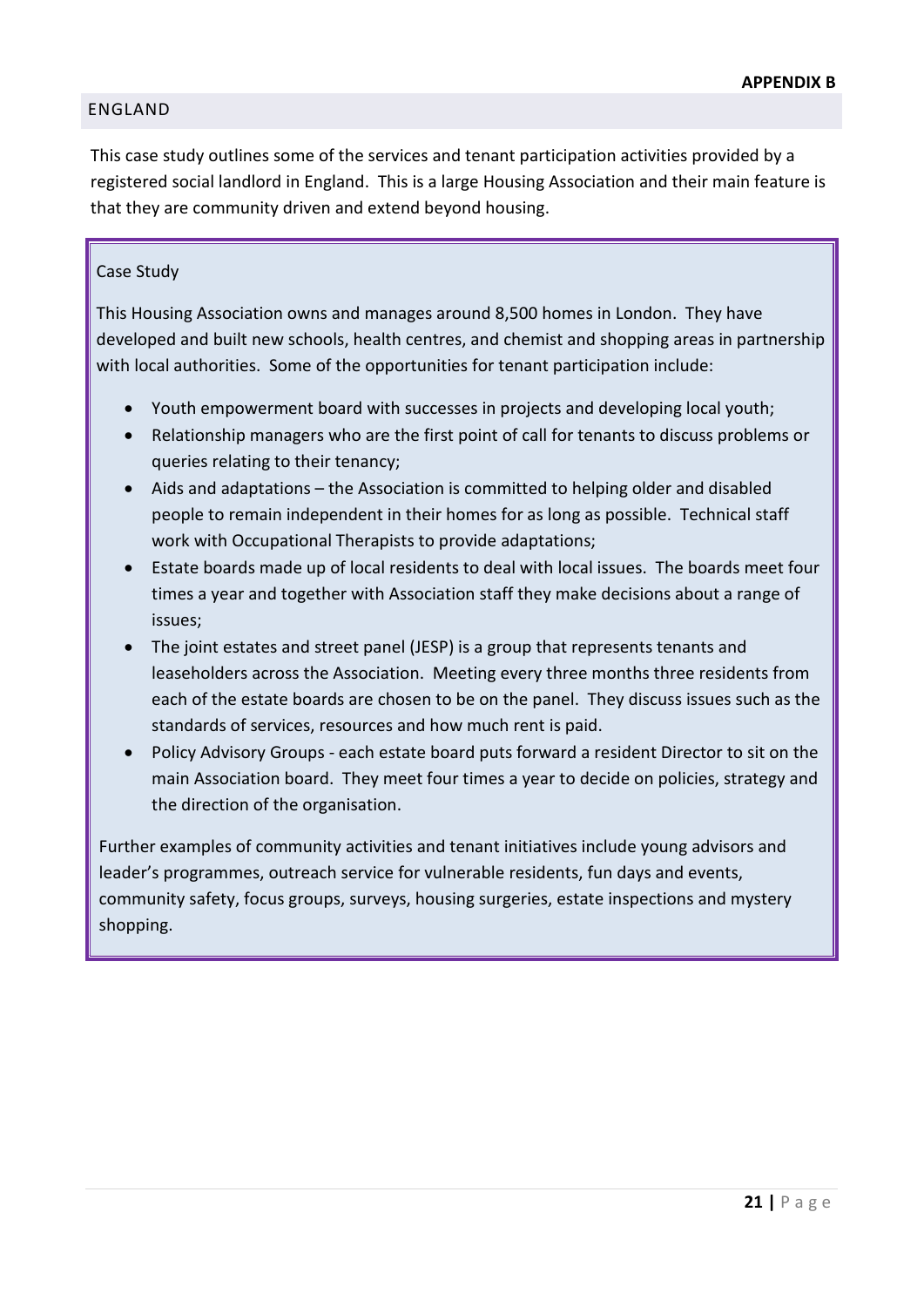## SCOTLAND

This case study profiles how a Scottish Housing Association engages with tenants.

#### Case Study

This Housing Association manages a portfolio of over 3,500 homes with offices across Scotland. They address housing needs of people in both urban and rural areas, including older people and those who need specialised support. The Association has developed a tenant participation strategy which includes a 'menu of participation' that outlines the various ways in which individuals and groups can get involved. Some of the areas covered include:

- Customer Panel the 11 member panel reflects the diversity of the Association's 3,500 tenants, have a direct relationship with the board, act as a critical friend of the Association, scrutinise their performance, highlight what is good and what could be better and make recommendations for improvements. Customer focus reports – these are aimed at providing tenants, staff and management committee with information and evidence on performance in customer care.
- Register of interested tenants if tenants do not want to be involved but their name is on the register they may be contacted as part of a consultation process.
- Communications group formed to ensure that letters, leaflets and newsletters are written in plain English and is run entirely by email, thus facilitating tenants living in remote areas or with limited mobility.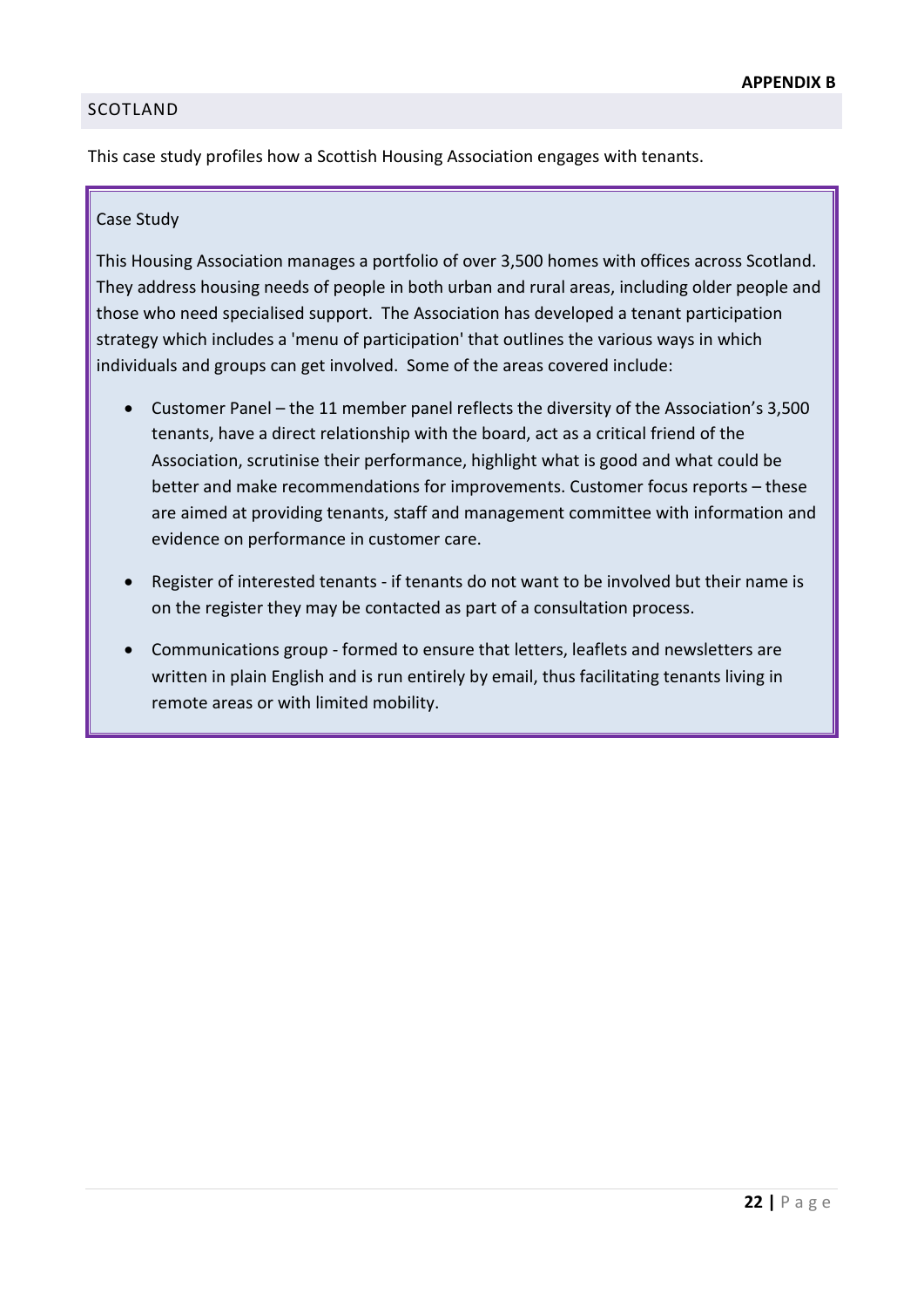#### WALES

This case study profiles a Welsh local authority's approach to tenant participation.

#### Case Study

The local authority believes that improving tenant and resident engagement promotes their commitment to listen and learn from its communities. The engagement helps them to be open and honest in their approach, be transparent in their decision - making and be accountable to the communities they represents. The following mechanisms are identified through their tenant participation strategy:

- Tenants and residents associations tenant groups represent people who come together to improve their local community. They represent the views of the community and work with the tenant engagement team and other organisations on a variety of issues.
- Tenants working group tenants do not have to be a member of a formal group to get involved; the tenants working group invites council tenants from across the council area to regular meetings and events to have their say, comment on services and contribute to the development of policies and procedures. A database of interested tenants is held and invites sent to consultation events or questionnaires and surveys sent via their preferred method (post, email etc) to everyone on the list. There is no pressure for tenants to take part regularly, just join in as and when it suits them or on topics that they are interested in.
- Citizens panel the panel is currently made up of over 1000 residents of the council area who help inform decision-making on a wide range of issues. The council listens to the panel; the panel points the council in the right direction, suggests improvements needed, new ideas and measures levels of awareness of council services.
- Sheltered housing consultation the council is undertaking a review of sheltered housing; in 2009 a survey was distributed to all sheltered housing tenants to gather their views. Since then, two focus groups have been established; a housing staff group and a tenants group. The tenants group is made up of sheltered housing tenants and also tenants aged 55+ who live in general needs housing. The groups convened as part of a consultation event using the 'world café method' where a number of questions, issues and suggestions were discussed. The groups will continue to look at the future of sheltered housing to inform future service delivery.
- 'Say it' on the council website the council believes that everyone should have the opportunity to have their say on issues that affect them. The 'say it' section includes information on past and present consultations.